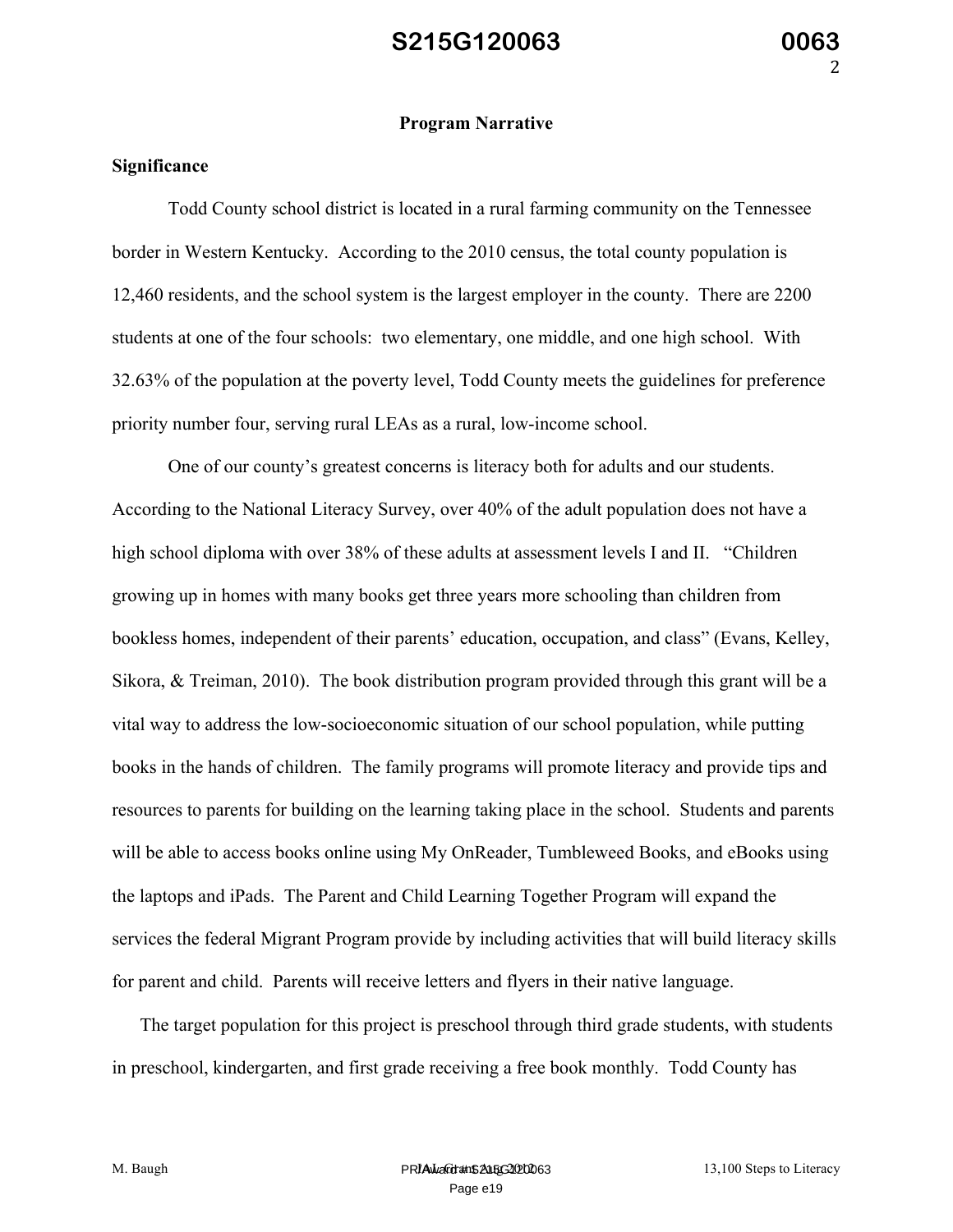never offered an incentive like this book distribution program. Building upon the book distribution program is Sibling Readers, an innovative method to foster sibling relationships and transfer learning among siblings. When an elementary student has a baby brother or sister, he or she will go to the media center and inform the media specialist. The media specialist will give the sibling a book kit, with directions on how to read to their new baby. The students' names will be recorded on a log to keep track of newborns in the school communities. According to recent research, children who grow up in homes where books are numerous, esteemed, read, and enjoyed get as much as three more years of schooling than children from bookless homes (Evans, Kelley, Sikora, Treiman, 2010). This research has impressed the need to initiate a program to put books into the homes of our children, specifically our preschool, kindergarten, and first grader, which is a critical age group.

Over the past three years, Todd County had 70% of elementary students scoring proficient on the state reading assessment. The gap between African American students and their classmates is 30%. Likewise, the data in Table 1 below shows a problem with reading achievement school wide at the elementary school with the largest minority population.

| Grade | Spring 2010 | Spring 2011 | Spring 2012 |
|-------|-------------|-------------|-------------|
| Level |             |             |             |
| K     | 69          | 85          | 76          |
|       | 70          | 65          | 79          |
|       |             | 66          | 54          |
|       | 46          | 52          | 61          |
|       | 54          | 45          | 49          |
|       |             |             | 62          |

Table 1: Percentage of Students Historically Scoring 6,7,8,9 Stanine Proficiency

Students who do not read proficiently by third grade are four times more likely to leave school without a diploma than proficient readers (Hernandez, 2011). Todd County is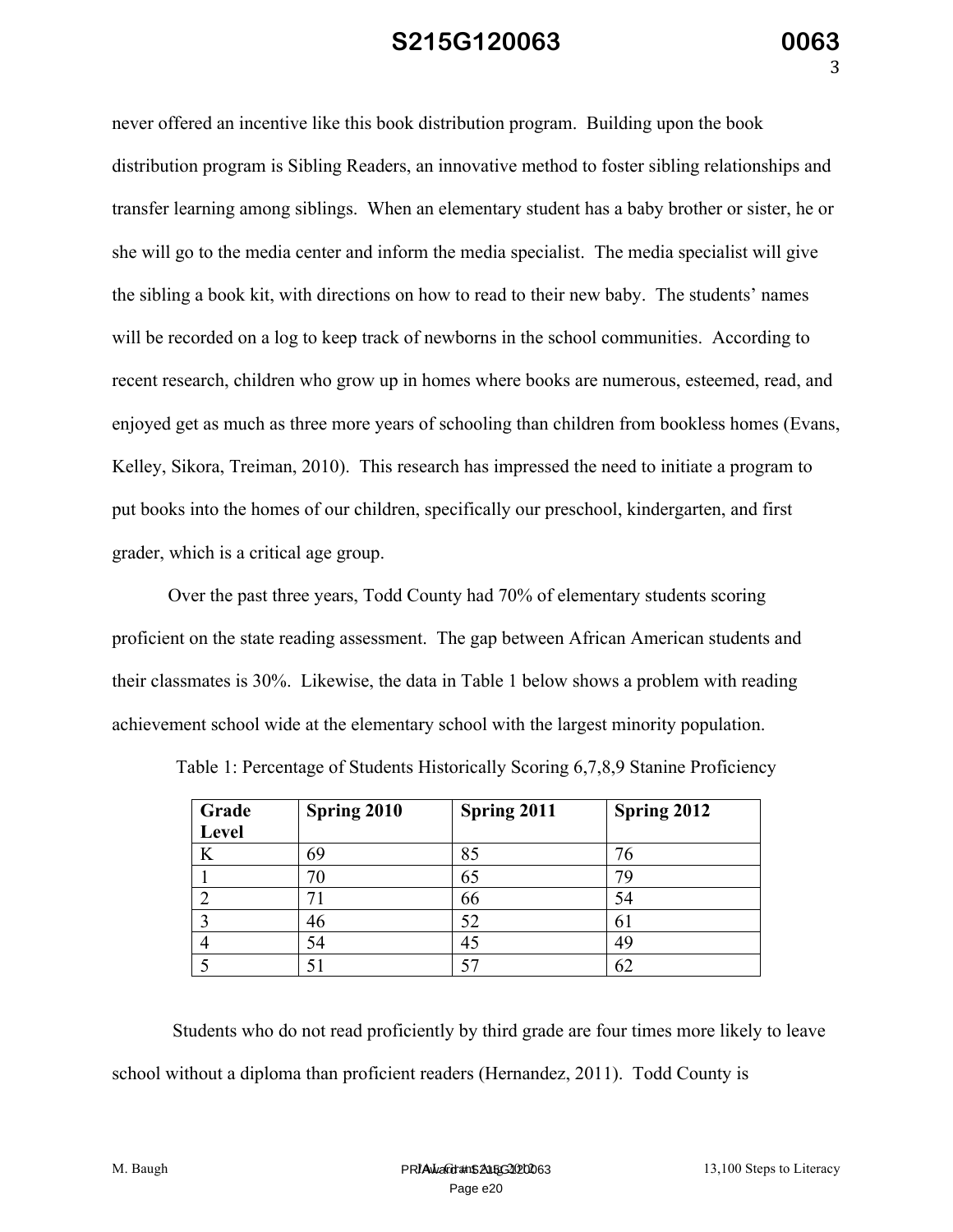experiencing similar results as those reported on The Nation's Report Card, "In 2009, only 33% of fourth graders read at a proficient level, with the remaining 67% reading at the basic level" (Hernandez, 2011). It is essential to instruct students using a quality, research-based literacy curriculum beginning at the earliest age, evidencing the need for a preschool curriculum. Preschool, consisting of three and four year-olds is one of the target populations for this project. While early intervention for reading difficulties makes a significant difference in the long-term reading abilities of children (Balsiger, undated), prevention through a quality program is more effective than waiting and intervening later.

#### **Quality of the Project Design**

#### **Objectives**

The project objectives are to increase the number of books children have in their homes; provide a quality preschool reading readiness curriculum, which focuses on language, vocabulary, and communication in the preschool program; encourage parents to read and discuss books with their children; provide high quality technology in order to motivate and engage readers; reduce barriers; update the library software and collection with trade books, bilingual books, and eBooks to reflect the interests and needs of the schools; and enhance the professional growth of teachers and media specialists.

Goal1: Promote early literacy and prepare young children to read, develop and improve students' reading ability, and motivate older students to read. This goal specifically addresses the absolute priority of book distribution and preference priority number three: improving early learning outcomes, as well as preference priority four: serving rural LEAs.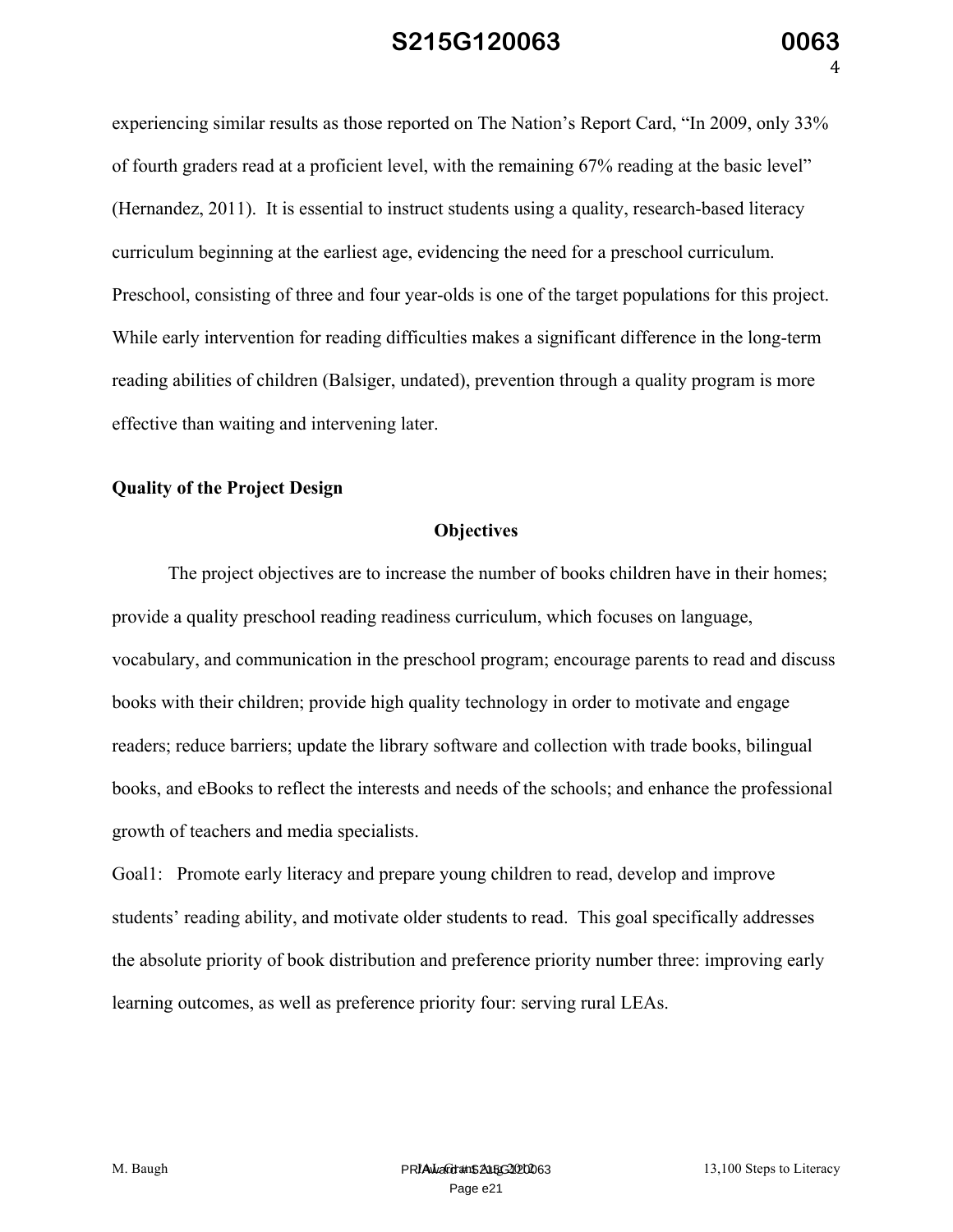Objectives:

- By December 2014, Preschool, kindergarten, and first grade students will increase their home libraries by 20 books as evidenced by the book distribution log and student / parent surveys.
- By December 2014, the elementary school libraries will increase their book collections by 5% as evidenced by collection report.
- By December 2014, the elementary school libraries will increase their circulation by 10% as evidenced on the monthly and yearly circulation report.
- By May of each year, the attendance at family literacy events will increase by 15% as evidenced on sign in sheets and parent surveys.

Goal 2: Provide students with a quality literacy program beginning in preschool and continuing through  $3<sup>rd</sup>$  grade, which is designed to improve school readiness and success for high-need children through a focus on language and literacy development. This goal specifically addresses preference priority number three: improving early learning outcomes and preference priority number four: serving rural LEAs.

Objectives:

- By January 2013, all preschool teachers will implement Opening the World of Learning (OWL) curriculum as measured by lesson plans.
- By April 30, 2013, a preschool teacher in each school will increase their professional knowledge by attending the National Early Childhood Conference and share newly learned information with colleagues.
- By April of each year, all students will increase their reading proficiency and/or readiness by 10% from the fall to the spring MAP or OWL reading assessments.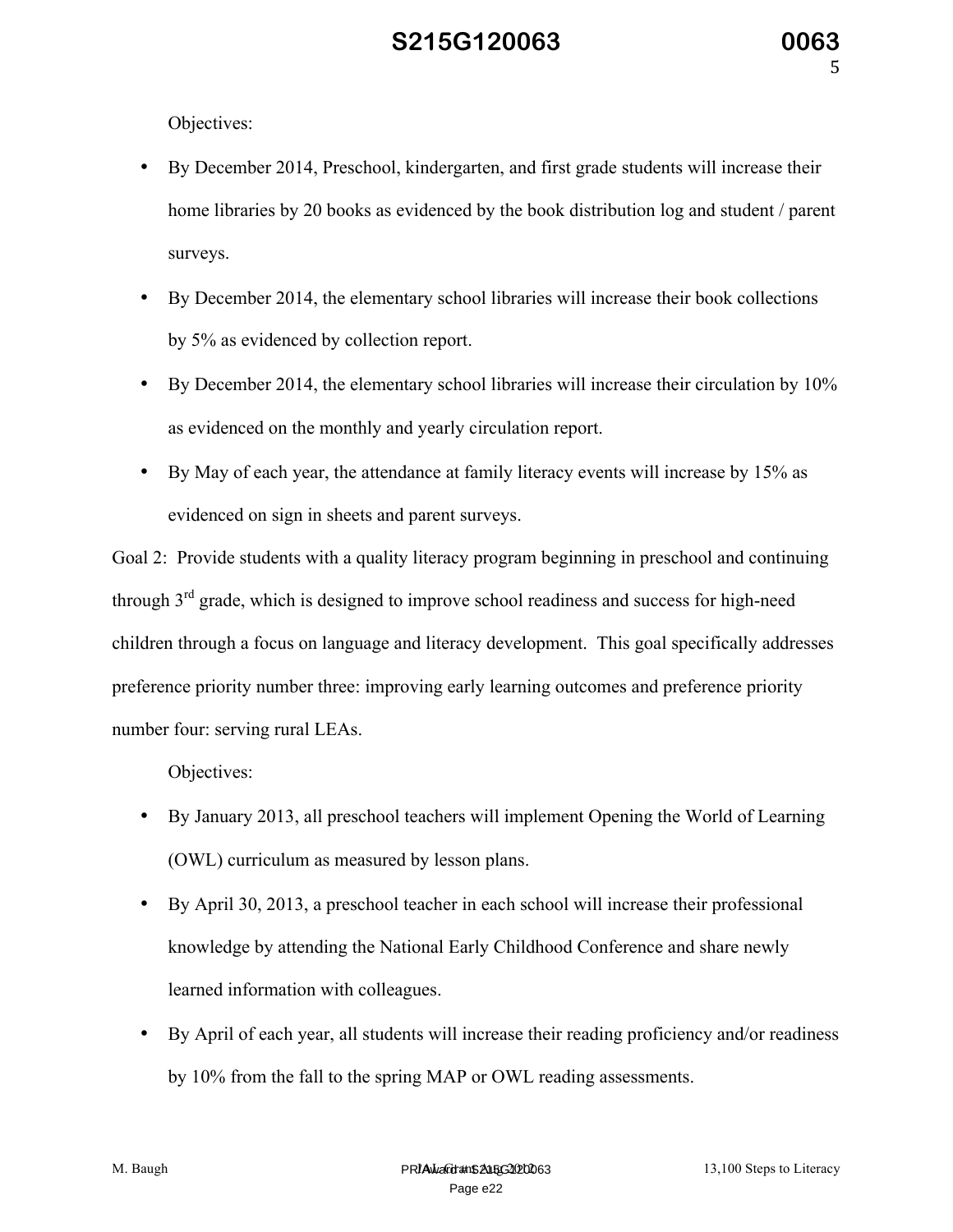- By December 2014, the English / Spanish language barrier will be reduced by 10% through parents learning English and teachers learning Spanish using Rocket Language software, as evidenced on logs and surveys.
- By May 2015, the achievement gap between white and African Americans students will decrease to less than 10% across all grade levels as evidenced on state assessments.

Goal 3: Provide a modern technologically advanced media center with high-quality, studentfriendly digital tools and resources to engage and motivate students to read and produce multimedia projects that are shared with their peers, parents, and the world. This goal specifically addresses preference priority number two: technology.

Objectives:

- By December 2013, the elementary media centers will increase the technological tools in the media center as evidenced on purchase orders.
- By January 2013, the technology enhancements will be used to improve teaching and learning with rigorous activities that are aligned to the common core standards as designed by media specialists and teachers. This objective will be measured by teachers' lesson plans.

Goal 4: To enhance teachers and school library personnel use of high quality digital tools. This goal specifically addresses priority preference number two: technology.

Objectives:

- By January 2013, teachers will develop rigorous, engaging lesson plans that integrate and/or evaluate digital tools and materials.
- By October 2014, the media specialists at each elementary school will increase their professional knowledge by attending the American Association of School Librarians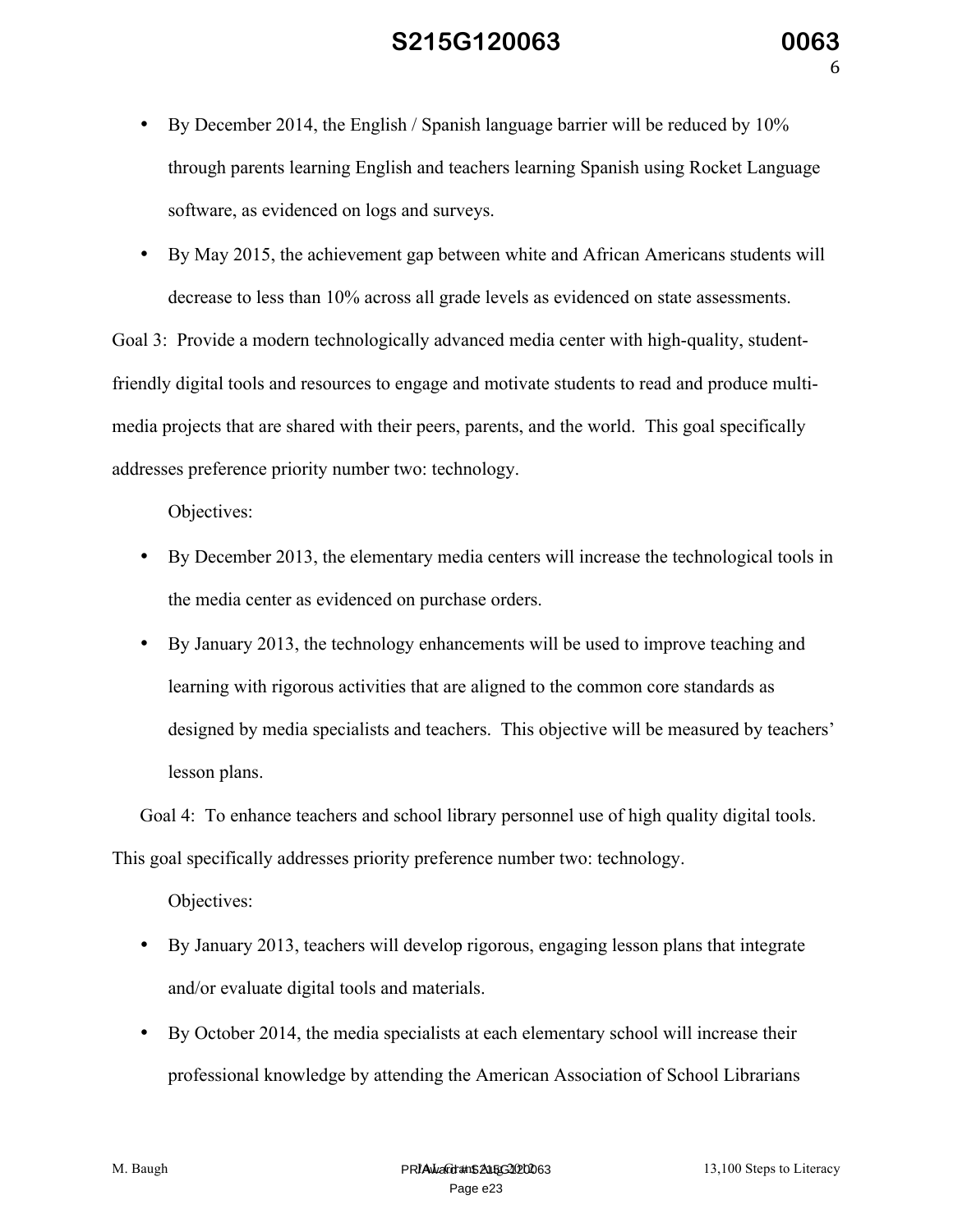Conference and ISTE Conference and sharing information learned from the conference with colleagues.

After this project has ended, the programs and activities will be allowed to continue through the careful selection of tools, supplies, resources, equipment, and collaborative efforts of the community. The schools will have modern, up-to-date media centers with a mobile MacBook lab consisting of laptops and iPads that access the reading resources, assessments, and applications; up-to-date library software, with the collection accessible through an online pubic access catalog, as well as books specifically chosen for the struggling, reluctant, avid, and new reader. While these high-quality technological tools will last for numerous years, the district will develop a technology plan to replace equipment when it becomes outdated. The new books will enhance the quality and appearance of the collection, and additional books will be discarded and replaced each year. The media specialists will utilize funds and coordinate programs in order to see this project sustained.

Planning the continuation of the book distribution program has already begun by the media specialists and the superintendent. After the community has seen the benefit of the book distribution program to our students, they will view the program as crucial, it will be easier to gain their support and contributions. The school district will seek corporate sponsors, local business contributors, and community donations in order to sustain this vital program.

The district will continue sending preschool teachers to the early childhood conference. Attending professional meetings is an important way to network with other early childhood professionals and stay current with research based strategies and best practices. The media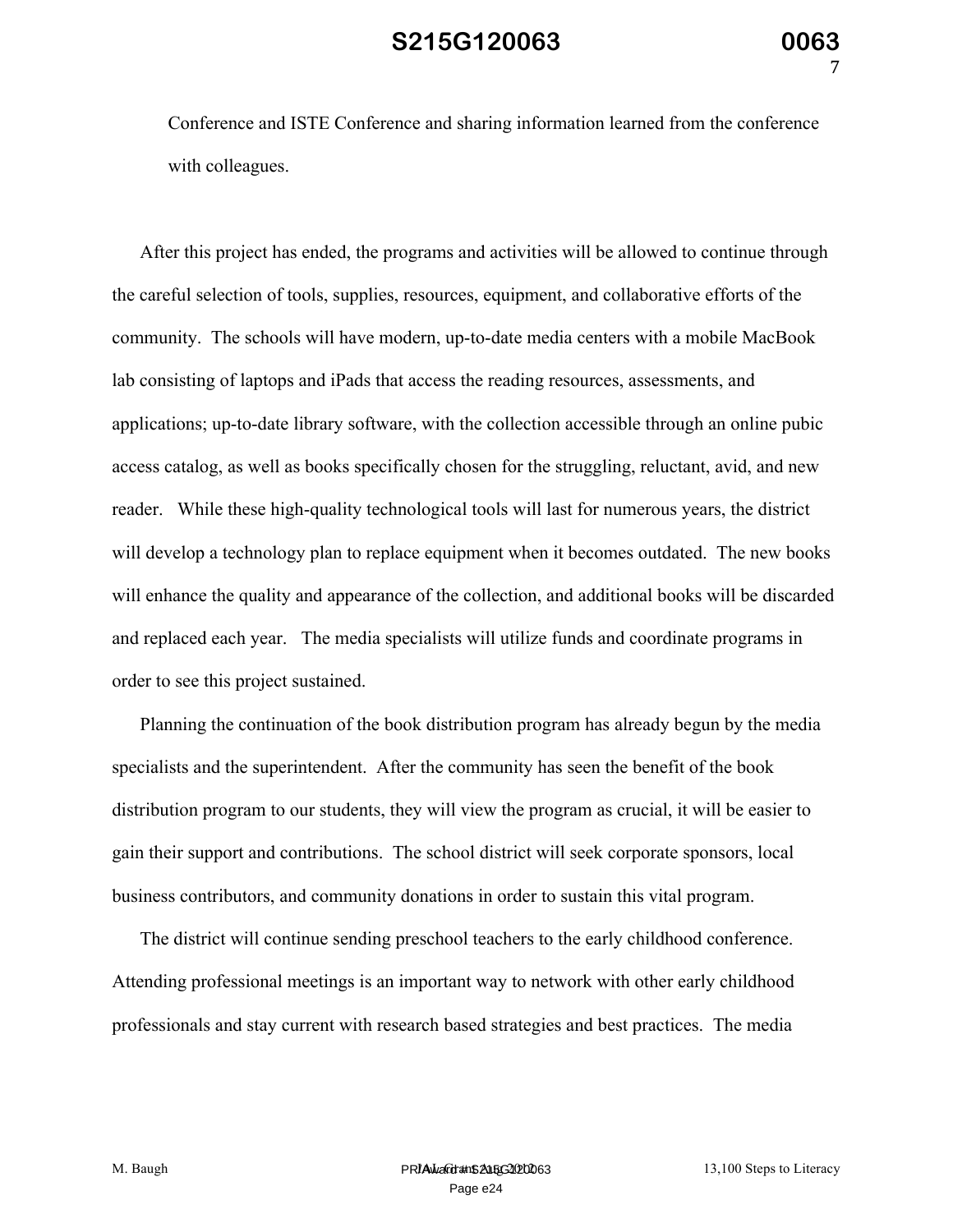specialists will continue attending professional organizational conferences at least every other year, using a combination of library, professional development, and personal funds.

The family literacy initiatives will continue and flourish after this project has revitalized the current family nights, which have been in place for several years. The focus has slipped away from literacy, but this project will reenergize the school. The multi-year events will be funded through Title I and school funds. Likewise, the ESL Parent and Child Working Together program will continue since limited resources will be necessary. Working with the federal migrant program, the migrant program coordinator and school administrators will be responsible for coordinating this initiative.

The past couple of years, each elementary school chose its own national assessment, with one school using GRADE and Think Link and the other using MAP. Through this collaborative project, both schools will be using the same test and testing window. Unifying the assessments will ensure all students are receiving the same quality education.

Throughout this project, the impact of each component will be monitored and continually revised based on feedback received from students, parents, and teachers. The program will evolve and grow, even after the grant period is over. The activities within this proposal were selected with students' needs in mind. Feedback from the surveys and interviews (student, parent, and teacher) will be used in order to reap the greatest benefits.

This project is one part of a comprehensive effort to improve teaching reading in our school district. This summer, both elementary schools had professional development on the five components of reading. Teachers needed additional professional development to ensure all components of reading were taught and assessed. With the new common core standards and curriculum documents, professional development, and streamlined assessments, both schools are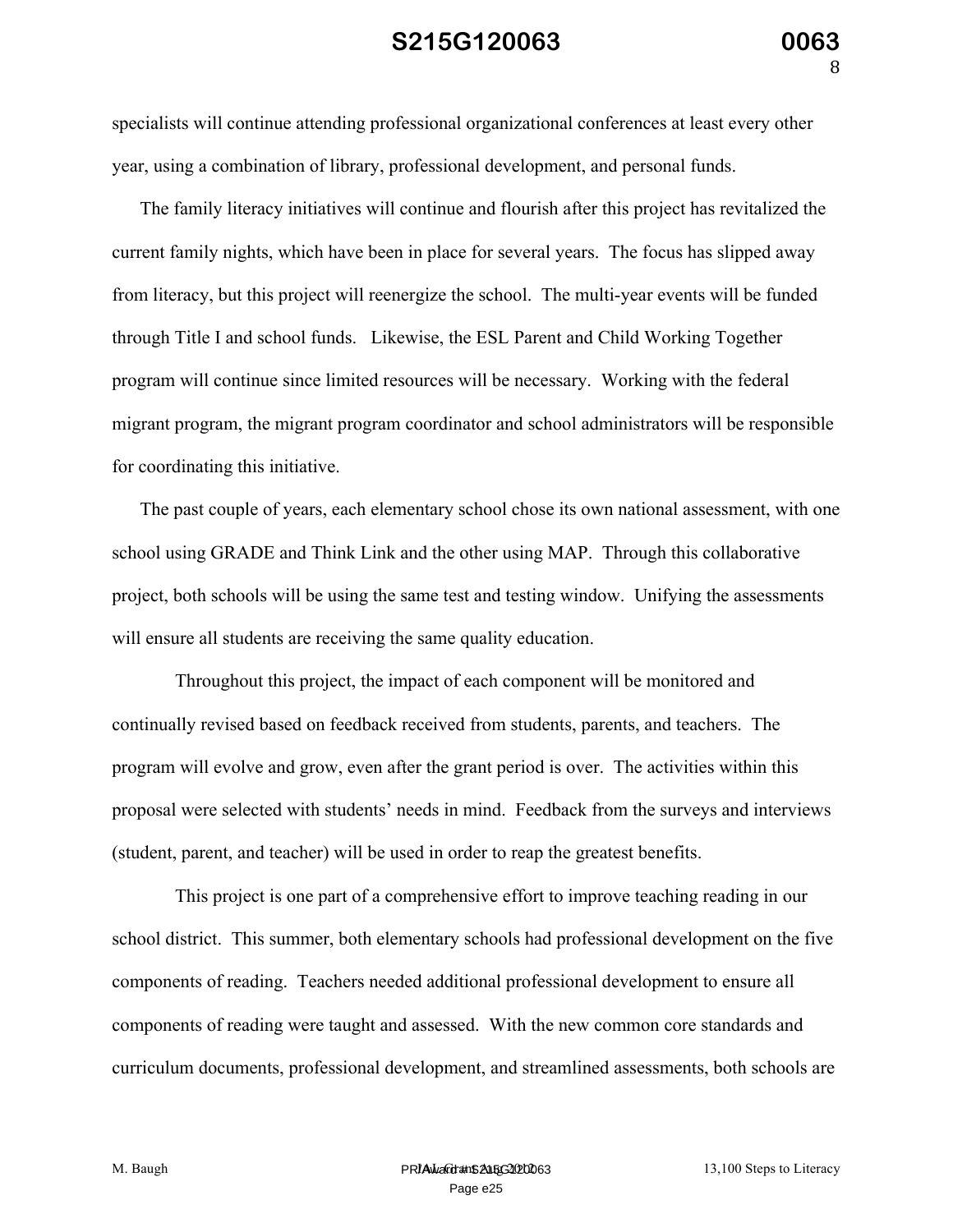striving to improve student achievement. Through these programs, students will have books of their own and have innovative methods in which to learn. The objectives in this proposal address the absolute priority, and preference priorities two, three, and four.

#### **Quality of the Project Services**

The programs and activities contained within this proposal were developed with all of Todd County's children in mind, especially minority and low income. It is crucial to provide equal access to all students. Children considered disadvantaged or at risk have to overcome enough hardships without the school unintentionally discriminating against them. To address the absolute priority and meet the needs of our community, both a book distribution program and childhood literacy activities were chosen.

Since the majority of these eligible participants qualify for preschool, we will use the preschool program to identify students for the book distribution program. Every child that attends preschool, kindergarten, and first grade in Todd County will receive a free book each month for the two-year period of this proposal. Hispanic children will receive a combination of bilingual and English language books. We want the parents to be able to read the books to their children and most of our Hispanic parents cannot read English, at least not proficiently. Hispanic parents will receive the information in Spanish, translated by our Migrant Coordinator. Before this period reaches the end, there will be a community supported distribution program in place. The books will be distributed through the school to eliminate shipping costs and returned books due to address changes. The grade levels were chosen based on the research that K-1 is the window of opportunity to effectively intervene with reading difficulties.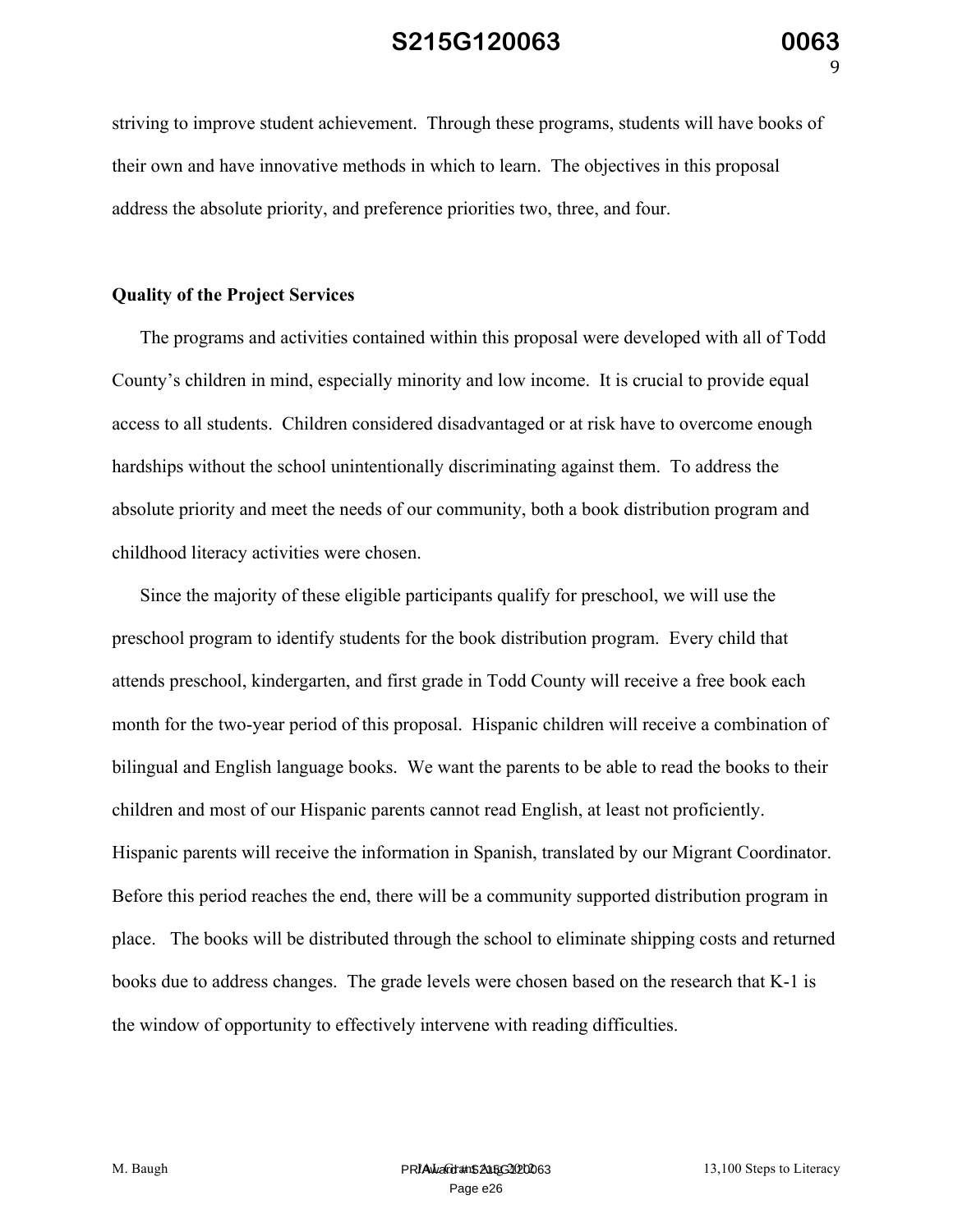In order to reach children younger than preschool age, we devised an innovative Sibling Reader program to foster sibling relationships and transfer learning among siblings. When an elementary student has a baby brother or sister, he or she will go to the media center and inform the media specialist. The media specialist will give the sibling a book kit, with directions on how to read to their new baby. The students' names will be recorded on a log to keep track of newborns in the school communities. Each family involved in the book distribution programs will be given a pre and post survey questionnaire to determine the impact of this program. In disadvantaged communities, where there are relatively few books and even fewer books in local languages and that deal with culturally relevant topics, innovation is needed to help develop a robust culture of literacy (Adams, 2011).

An effective reading program has consistency across grade levels. It is important for preschool to have a comprehensive curriculum with a systematic approach to teaching reading, in order to build a quality foundation. After researching early literacy programs, Pearson's Opening the World to Learning (OWL) was selected. OWL places high priority on supporting children's language learning and teachers will formatively assess students' language acquisition. At the preschool level, the literacy focus will be on vocabulary, phonemic awareness, and alphabetic principles. The newly revised OWL program is available in English and Spanish, which will allow our preschool and migrant teachers to read books to the class in both languages. The non-Hispanic students will benefit from hearing a second language, and the Hispanic students will benefit from being able to understand the teacher. It will also be a good opportunity to invite Hispanic parents in to read to the class and share their culture.

It should be the school's responsibility to promote learning in the community, which is the reason for the program, Parent and Child Learning Together. In his program, students and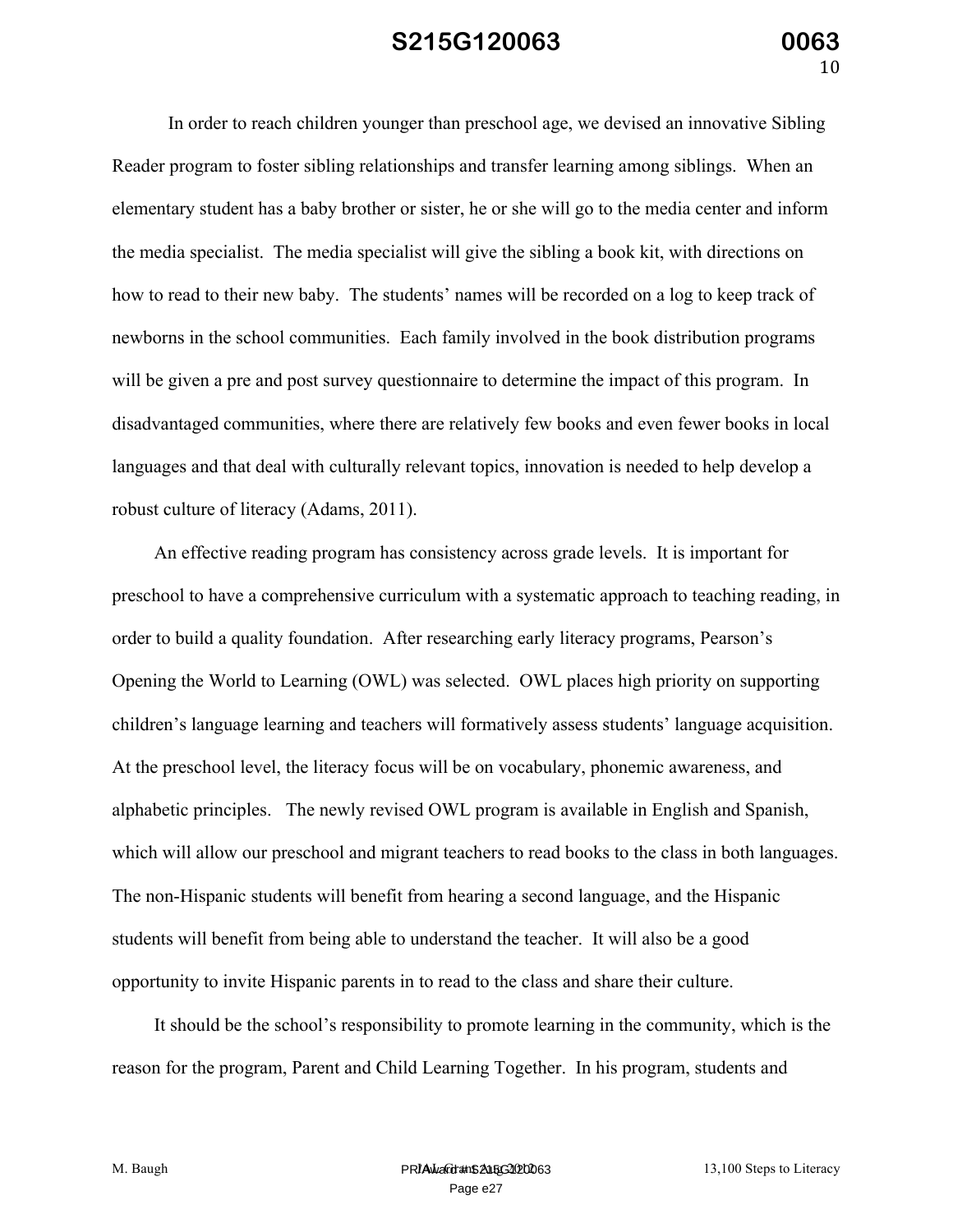parents will read and learn together. While any family can participate, the Hispanic parents will be recruited so they can take advantage of the Rocket Language software to assist them in learning English. Through teachers learning Spanish and parents learning English, both cultural groups can learn from each other in a program similar to dual immersion. Dual immersion is a method of bilingual education in which instruction is presented in one language and then another. Parents will receive letters and flyers translated into Spanish by the Migrant Coordinator.

One of the initiatives is to promote and improve literacy by providing family events at the elementary schools that integrates reading with another area of the curriculum. Studies have clearly shown that "family literacy experiences can have a positive influence on students' literacy achievement in school" (Schickendanz, 1989). Each school will hold two family literacy nights specific for preschool children, as well as events for all students every other month.

Another strategy that was chosen to meet the needs of all students and ensure equal access is the acquisition of a variety of quality children's literature in print and electronic. In addition to motivation, an important factor in fostering lifelong readers is choice. According to Krashen (1993), students who choose what they read and have an informal environment in which to read tend to be more motivated, read more, and show greater language and literacy development. Choice can also be linked to achievement. Clark and Rumbold (2006) quoted Hunt (1996/97), a reader "who finds a really good book… that has ideas he truly wants to learn about, frequently will outdo his own instructional level of performance". The media center in both elementary schools has very few bilingual books. Reflecting on Krashen and Hunt, students may have a choice, but if there are not materials available on their interest and reading level, the affect of choice is decreased. Providing students with a media center chock full of engaging, interesting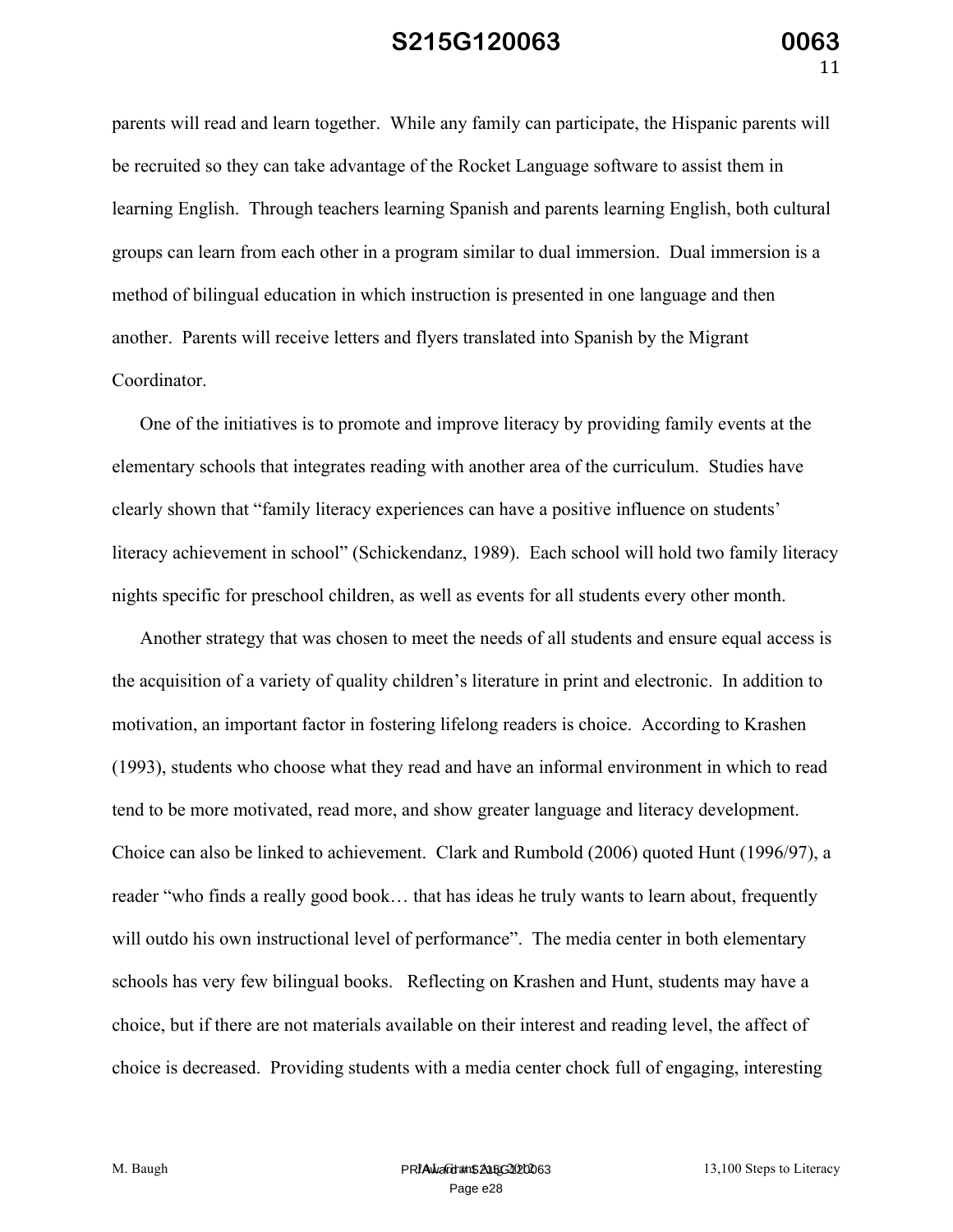books on their level addresses the absolute priority of childhood literacy and the early learning priority.

According to Fountas and Pinnell (1996), teachers should expect first graders to read about 100 to 125 books during the school year and older children who are likely to read longer books, 50 to 75 books for the year. They cannot achieve that goal if they do not have access to the library and if the appropriate level books are not available. Reading for pleasure is more than a form of play or enjoyment. When students get hooked on books, they acquire many language skills (Krashen, 1993). In addition to students needing them, teachers demand them as part of their instructional units and to complement their classroom libraries. For these reasons, the libraries need to increase their book collection to meet the needs and demands, and to provide students with quality children's literature that is motivating for the emergent, struggling, avid, and reluctant readers.

Choice is also includes the medium of books, whether it is in print or electronic form. To meet the 21<sup>st</sup> technology needs, Tumblebooks and MyOn Reader were selected. Both of these programs are accessed on the Internet. MyOn Reader matches student interests and reading level with content to personalize learning and predict future reading growth. The program is scaffolded to meet the needs of all students. These enhanced digital books lets the student read it independently or lets the computer read it to them. The Capstone program provides training in the following formats: onsite training, train the trainer, interactive webinars training, and video training. The company provides the support necessary to ensure the program is implemented fully and correctly in order to maximize the greatest potential. MyOn Reader provides teachers with assessment reports based on end of book quizzes and benchmarks. After a child reads several books, myOn Reader provides an automatic benchmark assessment to measure changes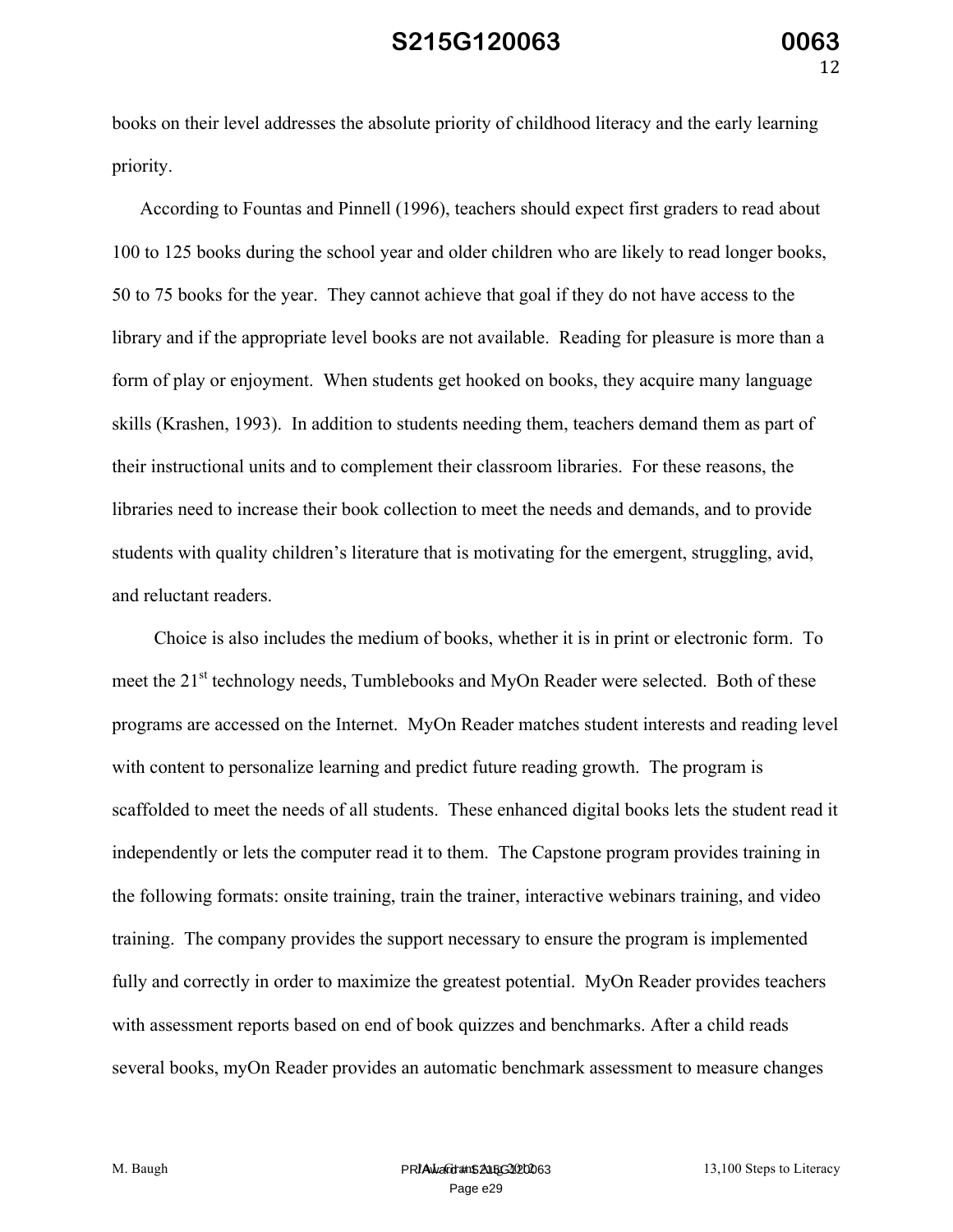to a student's reading ability. Then myOn Reader compiles the data on each student and based on several benchmark assessments can forecast student reading growth.

Another online literacy program selected was Tumblebooks, which utilizes animated characters, interactive quizzes, and online games that accompany texts that can be played while each spoken word is highlighted on the screen. Tumblebooks provides enrichment to students reading independently with a variety of high interest material and provides support to students who require skill building with a variety of exercises that can be matched to other areas of the curriculum. The electronic book is ideal for young children, reluctant readers, and struggling readers. In addition to English, TumbleBooks includes stories in Spanish, which correlates to our initiative to improve our literacy skills in our Hispanic population. The e-Books can be accessed at school on the MacBooks and iPads, as well at home on their computer or on their parents' phones. All students will have access during their reading block. Libraries need to provide materials in the format that meets their users' needs. By providing students with eBooks, it meets the technology and early learning preference priorities.

Children learning to read need access to the types of books that engage their imagination and spark their interest. For children learning to read, this means stories with simple sentences in their local language (Adams, 2011). E-readers provide additional support to teachers in teaching children how to read, an important supplement in primary school classrooms (Adams, 2011). By providing iPads and laptops, the media centers will be able to reach students who are unmotivated by any other means. Students will utilize technology to learn and practice literacy skills. "When a teacher is overwhelmed by technology or there is not enough equipment in the classroom for each student, moving a unit to the library media center learning laboratory makes sense (Champlin and Loertscher, 2003).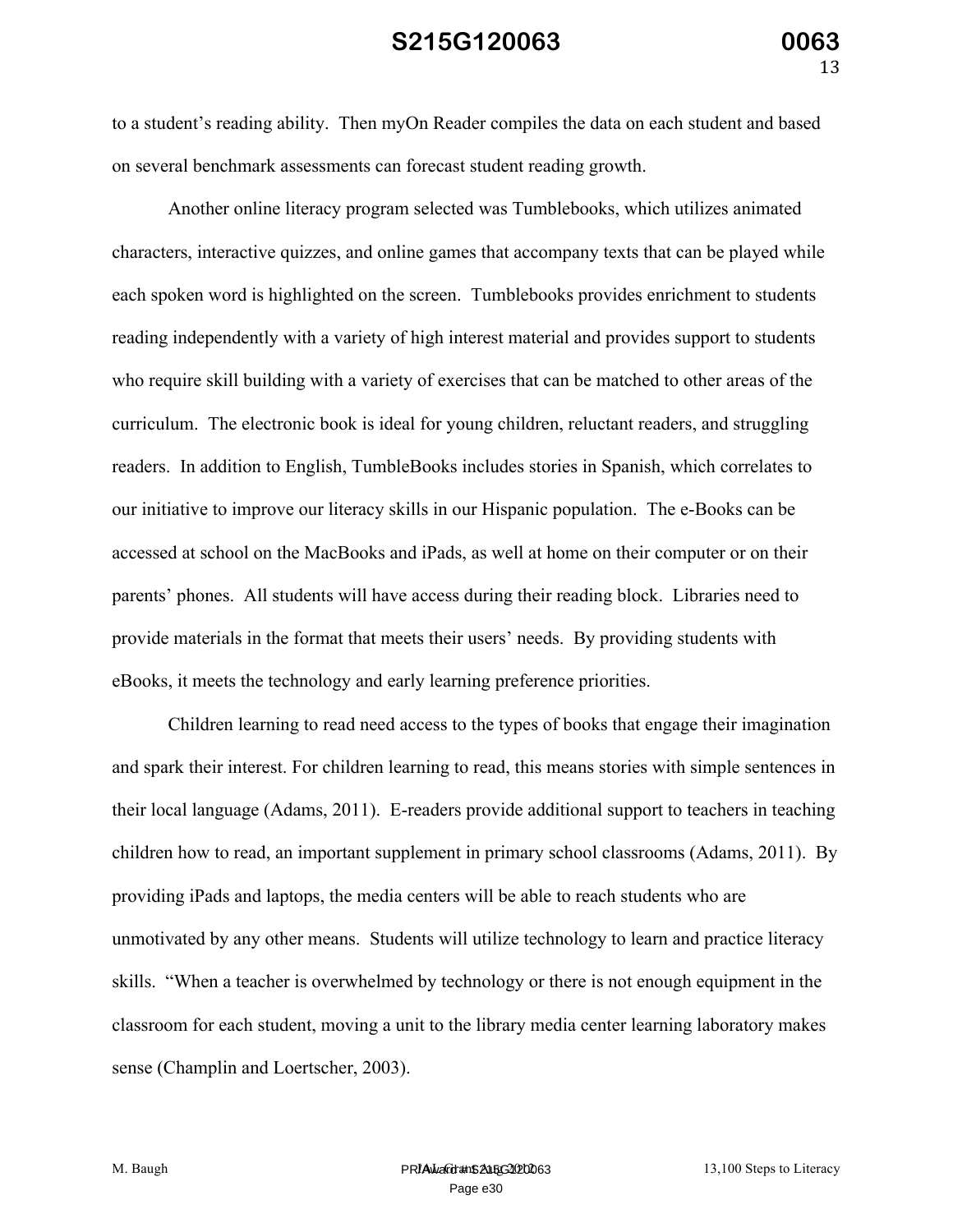The libraries in Todd County have not received updates on their library software program in years. All four school libraries should be connected to each other, as well as provide students and parents access from anywhere. Follett's new student engagement software program will drive library efficiency in an engaging and collaborative environment. This centralized library management software helps libraries within the district work more efficiently, while creating engaging and collaborative learning environments that promote and support student achievement. The county has a small public library that receives little funding, so the school libraries are students' main option for research and pleasure reading,

Priority preference three seeks to improve reading readiness in children and teacher effectiveness in technology. The PC desktops in the media center are old and unreliable in one of the elementary schools and slightly better in the other school. Since the high school has a one to one MacBook initiative and the elementary schools have a couple of laptop carts, we wanted to build upon our current technology and enhance its usage for students and teachers. With a cart of laptops and iPads in the media center and time for the media specialist and classroom teachers to co-teach, students will benefit from collaborative teaching that is engaging. Students will use the iPads to learn and practice literacy skills and concepts, engage with eBooks, and access educational Internet sites. While technology cannot replace a quality curriculum or instruction, it can enhance children's learning experience, allow for differentiation, and individualization.

With ever changing standards, technology, and best practices, teachers need to keep abreast of changes and current research based strategies. One way to do this is to attend workshops, trainings, and conferences. The library media specialists will attend two different conferences, the American Association of School Librarians (AASL) and International Society of Technology in Education (ISTE). The AASL conference in October 2012 will be centered on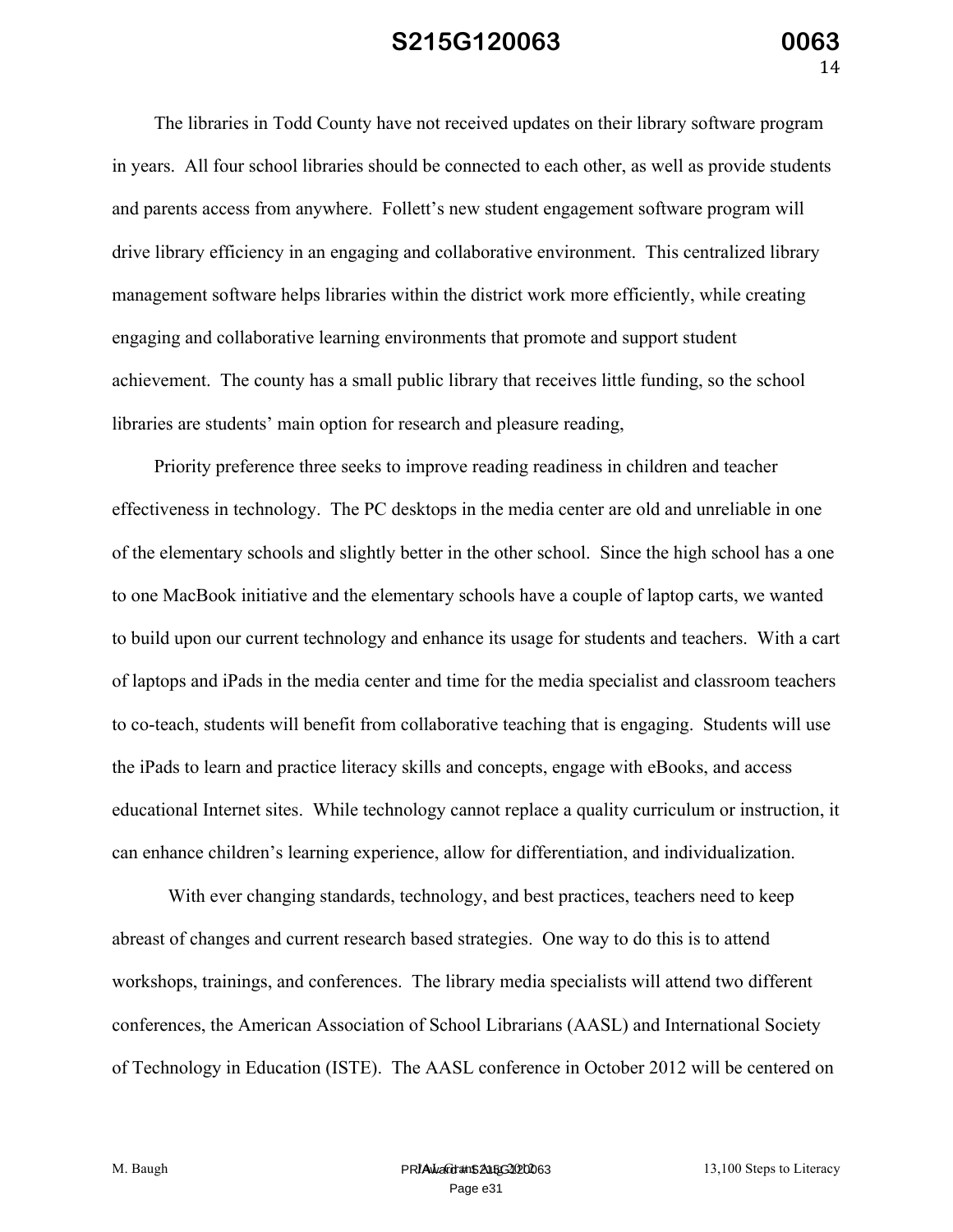transliteracy, which is the ability to read, write and interact across a range of platforms, tools and media from signing and orality through handwriting, print, TV, radio and film, to digital social networks. Attending professional conferences is necessary in order to network with colleagues and keep abreast of new technologies, applications, and ways to integrate it into the curriculum. Since both media specialists work with teachers on developing standards based units, they will return to their respective schools and work with teachers individually, in PLCs, and in groups. After learning the information and presenting it to their colleagues, it will become embedded into their daily work with students and teachers. In addition to these two conferences, the media specialists will attend the technical assistance training as mandated in the grant proposal.

Pearson will provide training on the new OWL curriculum for the preschool teachers. Also, one preschool teacher from each school will attend the national early childhood conference. Those two teachers will return to their respective schools and share their newfound knowledge, during PLC meetings, thus building the capacity of the teachers in the district.

Both elementary schools participated in the five components of reading training this summer presented by the area educational cooperative. Follow-up will ensure the teachers are implementing the strategies presented during this workshop, extending the duration and intensity. During PLCs, teachers will discuss the strategies they have used successfully and help each other refine the procedures. Through following up training with professional conversations and coaching, the professional development will lead to improvements in instructional practices.

#### **Adequacy of Resources**

The costs of each category in this project are reasonable in relation to the objectives, design, and potential significance. The bulk of the budget is devoted to the supply category, including book distribution, preschool curriculum, library books, eBooks, and software. The distribution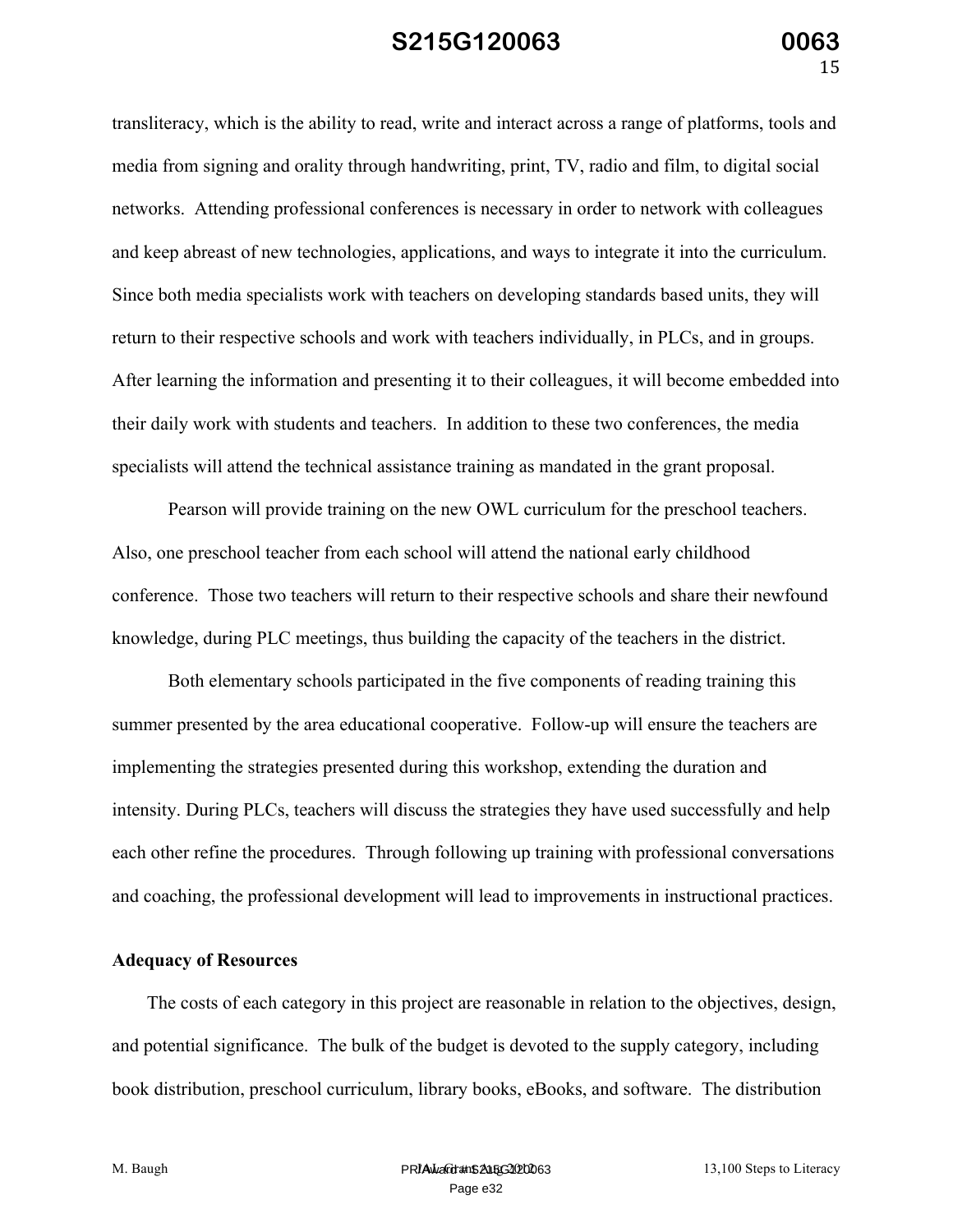of books, at is reasonable because it includes purchasing 13,100 books over the course of two years. Quality books will be selected and purchased from vendors such as Scholastic and Junior Library Guild, among others. The media specialists will take advantage of sales and promotions in order to maximize their buying potential. From past ordering experience and preliminary price checking, the average price per book will be five dollars. The total number of students that will be impacted through this program is 700, including local Mennonite children that want to participate. This program is clearly tied to the absolute priority, book distribution.

Through working with siblings of newborns on reading skills such as fluency and asking questions, this program also addresses the second part of the absolute priority of childhood literacy activities. The Sibling Reader program will instill a love of reading for the newborn, as well as the elementary student. Since infants and toddlers enjoy listening to the same book repeatedly, it will give the sibling an opportunity to read fluently and with prosody. Since the sibling will feel like a teacher and caregiver, it will build the sibling's self-esteem. The importance of this book distribution program will be invaluable to our impoverished community. According to the 2010 census data, Todd County's poverty rate is 32.63%. We anticipate seeing a significant increase of books in the home and appreciation for reading reported on the postprogram parent survey. Putting books in the home and working with sibling readers should increase student achievement. According to research, students with books in the home gain three years of schooling over students from bookless homes (Evans, Kelley, Sikora, & Treiman, 2010).

In order to build a consistent literacy program in the school, there must be a quality curriculum in place at each grade level beginning with preschool. Currently, our preschool program is using an outdated version of Opening the World of Learning (OWL). Without funds to purchase the updated curriculum, the teachers are forced to use a dated version. The new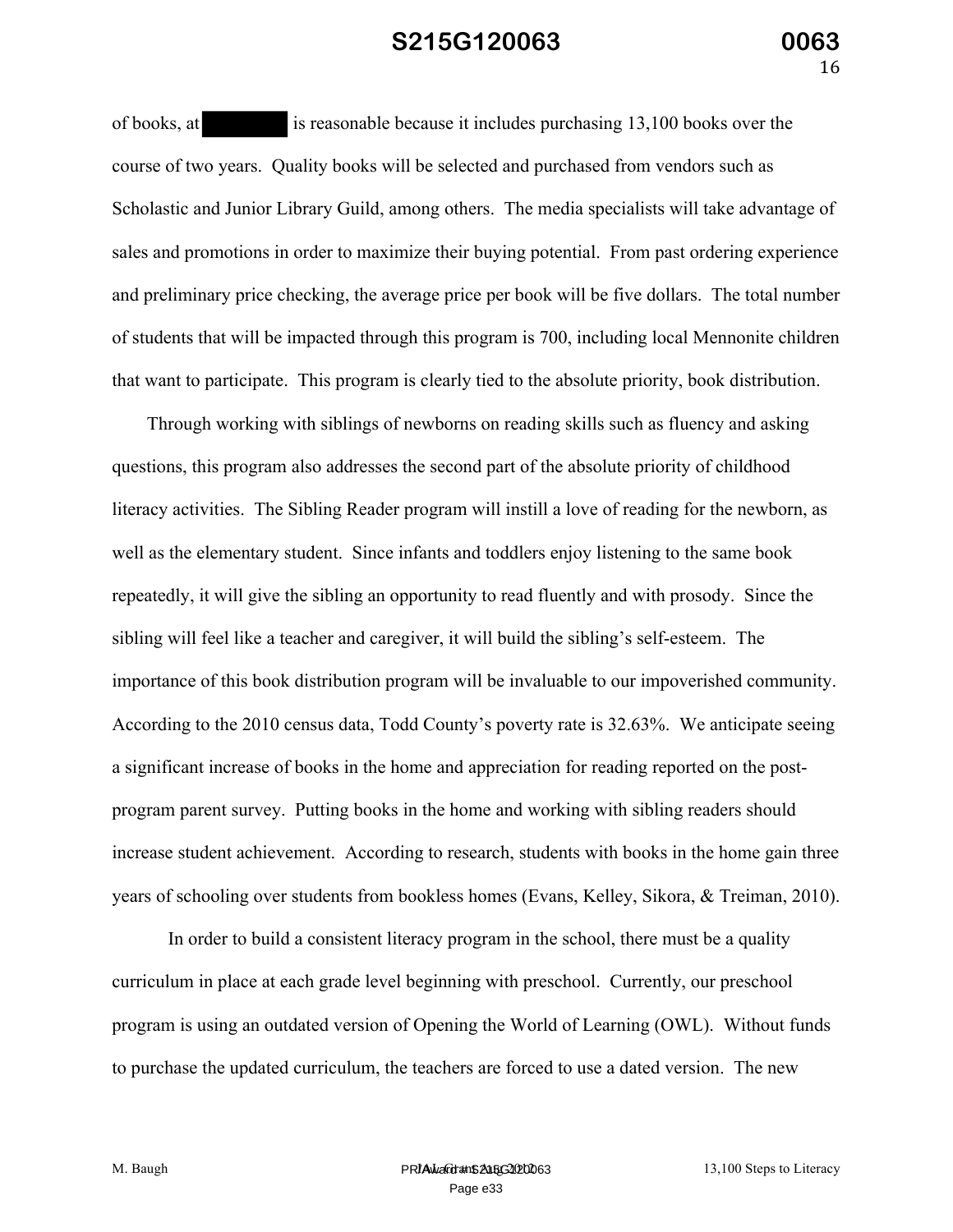comprehensive kit includes materials in English and Spanish. Our migrant teacher will be able to read the Spanish version to the class and use the prepared materials, thus providing the same content and instruction to all students. At a cost of the curriculum is reasonable for six teachers. This includes teachers' guides, online resources for students and teachers, interactive big books, 32 trade books, and manipulative kits for each preschool teacher at both schools.

In order to provide a wide variety of quality children's literature in a modern media center, the book collection needs to be increased and updated, along with updating the available technology. The budget includes in technology, specifically for iPads and MacBook laptops, which directly addresses competitive priority number two, technology. Apple is recognized as producing high-quality digital tools that are user-friendly and easy for students to learn and use applications in order to be creators of content. Along with media specialists, teachers will utilize the technology to improve instruction. Having Apple technology at the elementary level will build on the district plan. The high school has a one-to-one laptop initiative and the elementary schools have a couple of laptop carts; however, the demand is far greater than can be supplied through two carts. Students will have access to literacy games, applications, and eBooks, which will motivate them to read. Providing access to cutting edge technology will remove the barriers among students from different socio-economic status. The district community education coordinator will conduct introductory and advanced workshops using this technology for students, families, and community members.

#### **Quality of the Management Plan**

Within this project, there are clearly defined responsibilities, timelines, and milestones for accomplishing the project tasks. First, the project director is responsible for ensuring that each activity is implemented, including the ordering of supplies and equipment, beginning the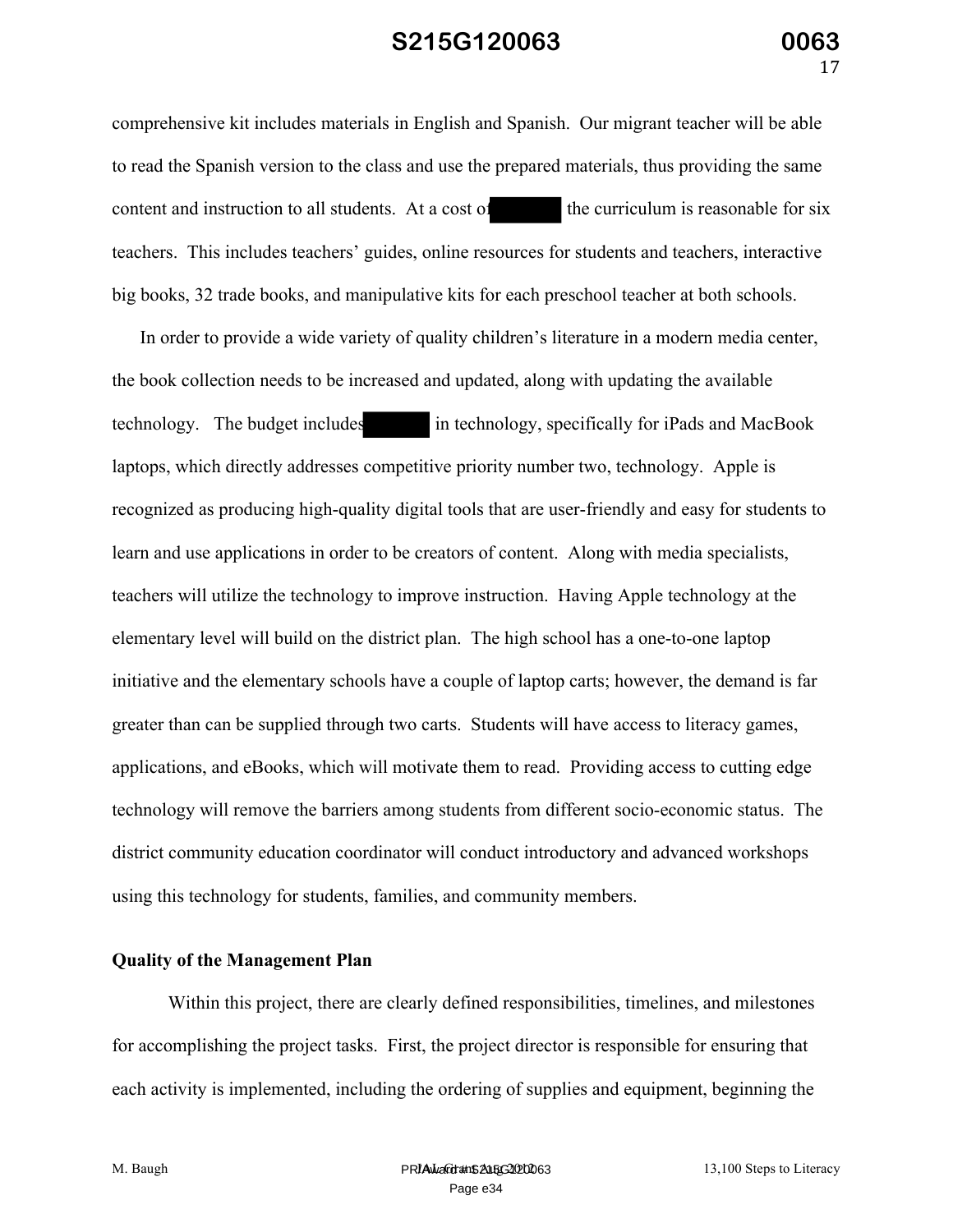programs, analyzing testing data, and completing and submitting all required reports. Most of the responsibilities for the programs will reside with the library media specialist (LMS) at each elementary school. They have an excellent professional relationship and work well together to accomplish monumental tasks. Both media specialists collaborated on developing this proposal and accept the additional responsibilities of this project because they feel strongly about addressing the literacy need and helping children succeed. Because planning the programs and ordering materials will require additional time for the media specialists, an extra five days per year was added in the budget to help compensate for a portion of their time.

The following table outlines the date in which each activity will be implemented.

| <b>Activity</b>                             | <b>Responsible Party</b> | <b>Date</b>      |
|---------------------------------------------|--------------------------|------------------|
| Pre-Program Surveys & Interviews            | Librarians               | Fall 2014        |
| <b>MAP</b> Assessment                       | Principals & Librarians  | Sept 2012        |
| Notification of Award                       | U.S. Dept of Ed          | Oct 1, 2012      |
| <b>Student Reading Interest Survey</b>      | Librarians               | Oct 15, 2012     |
| Order supplies $&$ equipment (order half of | Librarians               | Oct 15, 2012     |
| library books and distribution books)       |                          |                  |
| <b>Fall Family Literacy Event</b>           | Librarians               | Oct 16, 2012     |
| <b>AASL Conference</b>                      | Librarians               | Oct 12-13, 2012  |
| Begin Monthly Book Distribution Program     | Librarians               | Nov $2012 - Dec$ |
|                                             |                          | 2014             |
| Begin Sibling Readers Program – create log  | Librarians               | Nov $2012 - Dec$ |
| of participants                             |                          | 2014             |

Timeline of Activity Implementation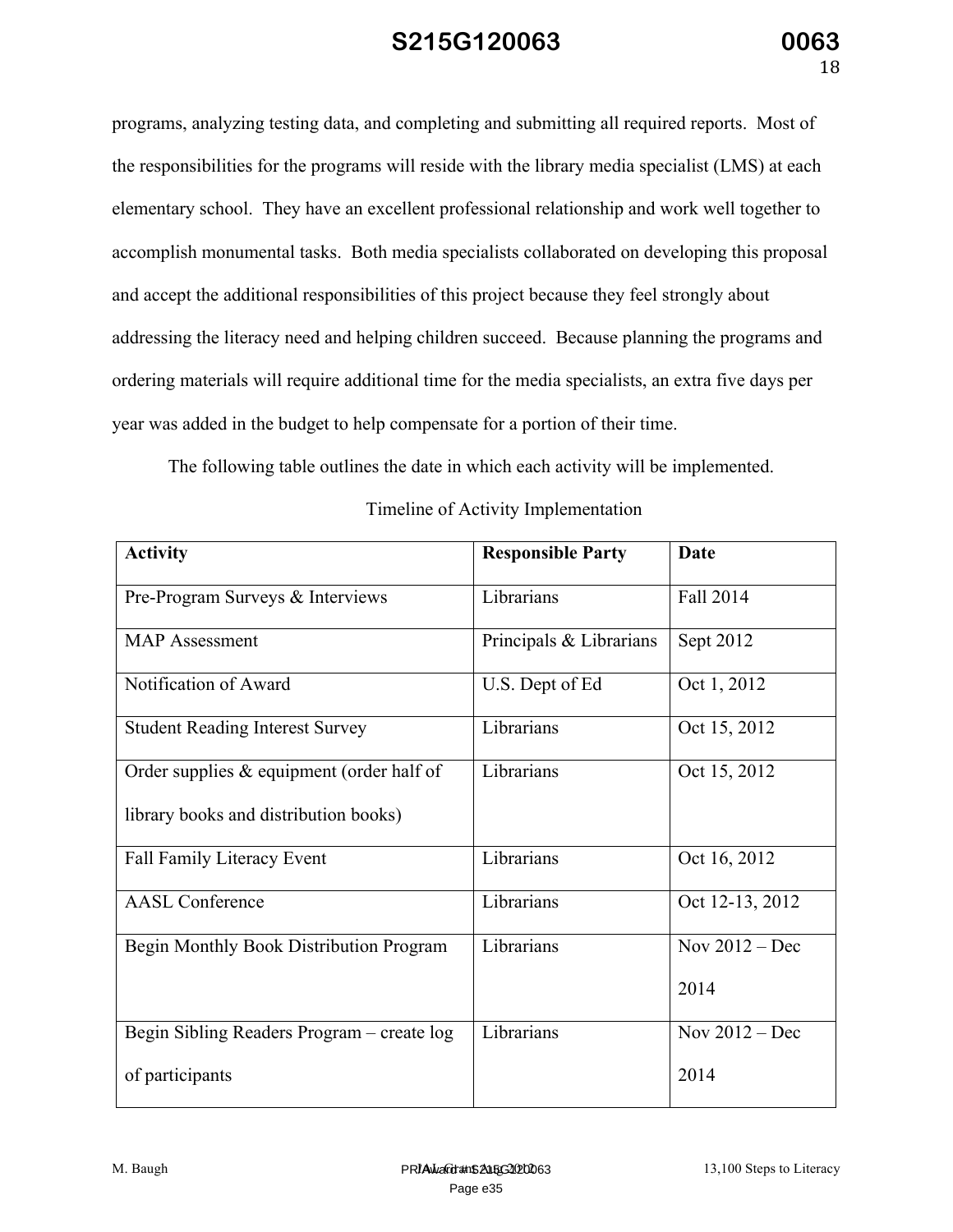| <b>Community Tech Workshops</b>           | Community Ed Director  | Fall '12, Spring '13 |
|-------------------------------------------|------------------------|----------------------|
| Implement OWL Preschool Curriculum        | Preschool              | Nov 5, 2012          |
| Parent and Child Working Together Program | Migrant                | Nov 5, 2012          |
| MAP & OWL Assessment                      | Principal & Librarians | January 2013         |
| Family Event                              | Librarians             | February 12, 2013    |
| <b>Family Event</b>                       | Librarians             | April 18, 2013       |
| MAP & OWL Assessment                      | Principal & Librarians | April 2013           |
| Early Literacy Conference                 | Preschool              | April 26-27, 2013    |
| <b>Technical Assistance Training</b>      | Librarians             | <b>TBD</b>           |
| <b>ISTE Conference</b>                    | Librarians             | June 24-26, 2013     |
| Reporting                                 | Program Director       | <b>TBD</b>           |
| Order Remaining Library & Distribution    | Librarians             | August 2013          |
| <b>Books</b>                              |                        |                      |
| MAP & OWL Assessment                      | Principal & Librarians | Aug 2013, Jan        |
|                                           |                        | 2014, April 2014     |
| Post-Program Surveys & Interviews         | Librarians             | Fall 2014            |

Immediately following the awarded grant notification, the LMS will jointly preview and select the books to be purchased for the media centers. Since one of the schools has a larger Hispanic population, the schools will share the money for bilingual books based on the percentage of Hispanic students in each school. The remaining supplies and equipment will be ordered immediately upon receiving notification. Since quotes were obtained prior to writing the grant, this will not be a time intensive task. The responsibility for ordering supplies and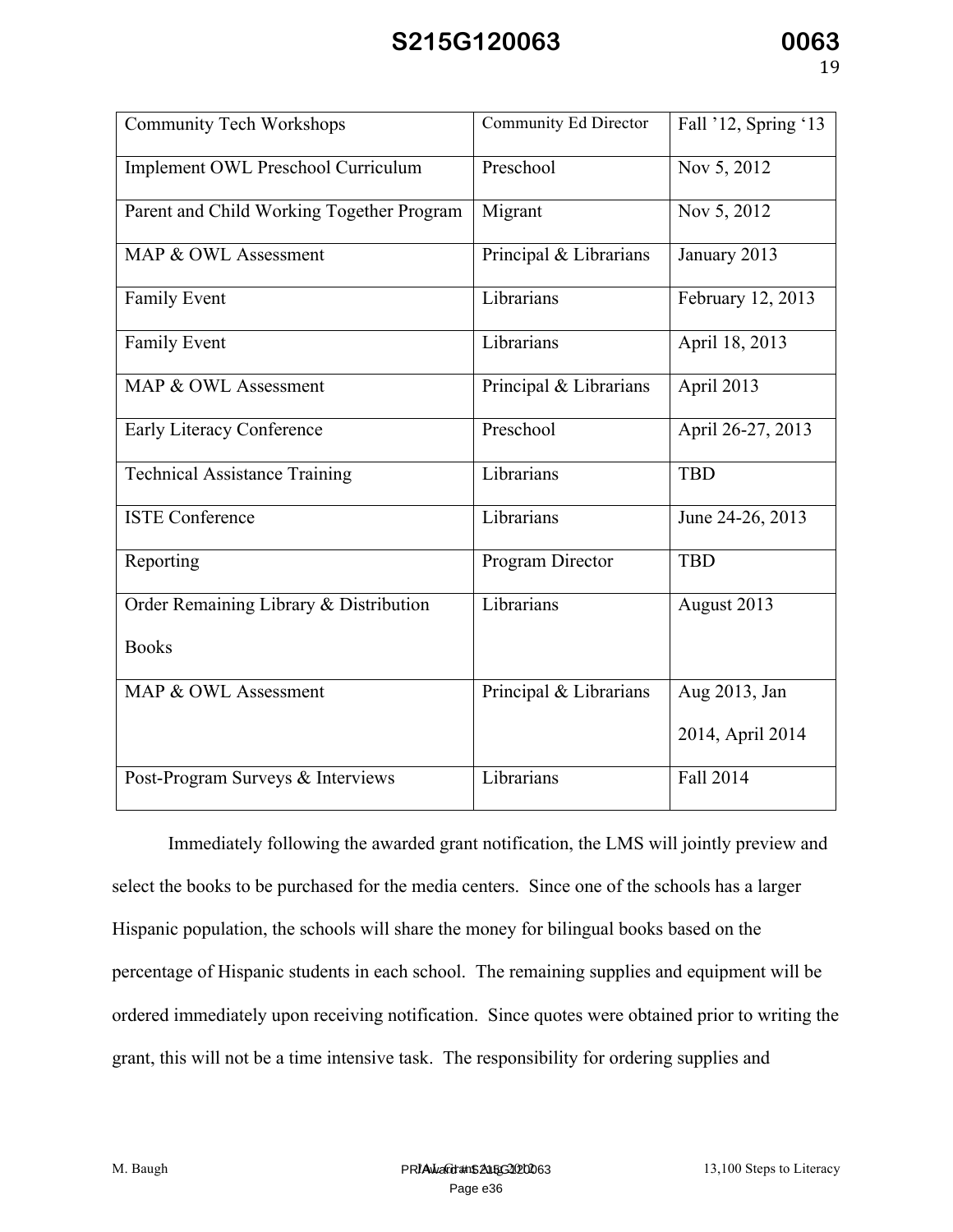equipment will be shared between the media specialists, with the project director ensuring each step has been completed.

After the surveys and assessments have been completed, it will be the responsibility of each media specialist to submit the data to the project manager. The project manager will review the data and findings. The media specialists will discuss their findings to determine similarities. Then each media specialist will share the results with their respective building principal, sitebased decision making council, and leadership teams. The continual professional discussions will ensure the programs are being implemented consistently and timely. Also, it will provide the opportunity to share successes and brainstorm solutions for ineffective results.

The project director and other key personnel have adequate time to meet the absolute priority of book distribution and the competitive priorities of early childhood and technology, as well as their supporting objectives. In the district calendar, each Friday afternoon students are released at 1:15 to provide teachers the necessary time for professional development and to plan together. The school librarians will utilize this professional learning community (PLC) time to meet with teachers to discuss literacy scores, interview teachers about the effectiveness of each program, organize events, review survey data, and collaborate with each other. With the implementation of several new programs, the program director and school librarians will have additional responsibilities. Both ladies are efficient time managers and prioritize tasks on a daily basis, so they will make the time to ensure all objectives are met on a timely basis.

When discussing the proposal, products and activities that address the four overall goals were noted. Then, each product and activity was researched to determine the impact each has on student achievement in the area of reading. If a product did not prove effective in the research, it was removed and another one was selected. This process of brainstorming and researching prior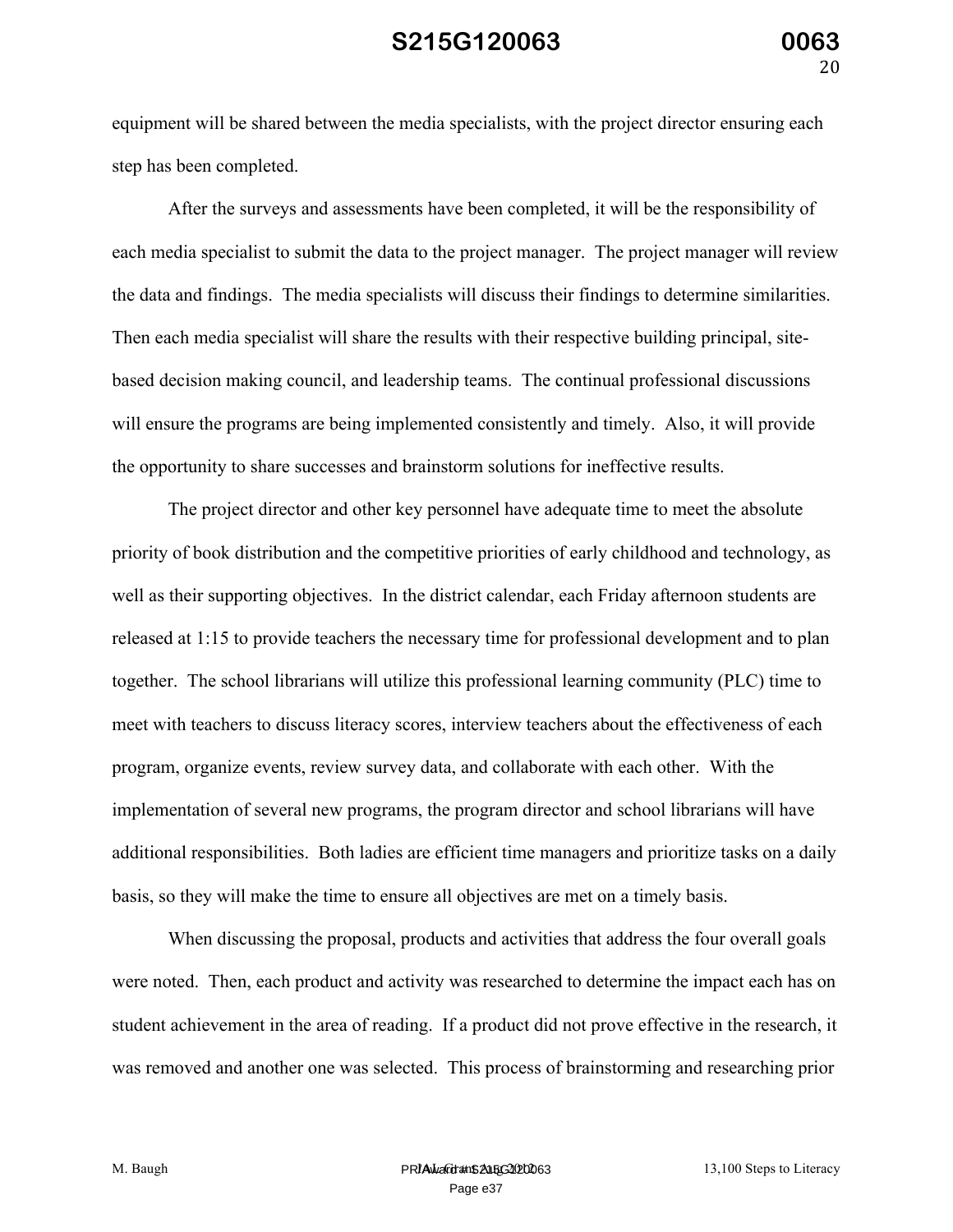to a product or activity being selected ensured high quality products and services were planned for this proposed project.

#### **Quality of the Project Evaluation**

In order to evaluate the quality and effectiveness of this project, we will include various types of assessments that will produce quantitative and qualitative data. The evaluation timeline table illustrates the types of assessments and when they will occur.

| <b>Evaluation Method</b>               | <b>Type of Data</b> | Date                         |
|----------------------------------------|---------------------|------------------------------|
| MAP testing                            | Quantitative        | Aug 2012, Jan '13, April '13 |
| Diebels                                | Quantitative        |                              |
| Pre-Project Survey Questionnaire       | Quantitative &      | Oct 2012                     |
|                                        | Qualitative         |                              |
| Pre-Project Parent / Teacher / Student | Quantitative &      | October 2012                 |
| Survey / Interview                     | Qualitative         |                              |
| Library Circulation                    | Quantitative        | October 2012 October 2014    |
| Library Average Collection Age         | Quantitative        | October 2012 October 2014    |
| OWL preschool assessment               | Quantitative        | Jan & April 2013             |
| Post-Project Parent / Teacher /        | Quantitative &      | October 2014                 |
| Student Survey / Interview             | Qualitative         |                              |

Project Evaluation Timeline Table

First, quantitative reading achievement data for primary students will be obtained from the Measures of Academic Progress (MAP) assessment. MAP is a state-aligned computerized adaptive assessment program. Students will be given these assessments three times each year,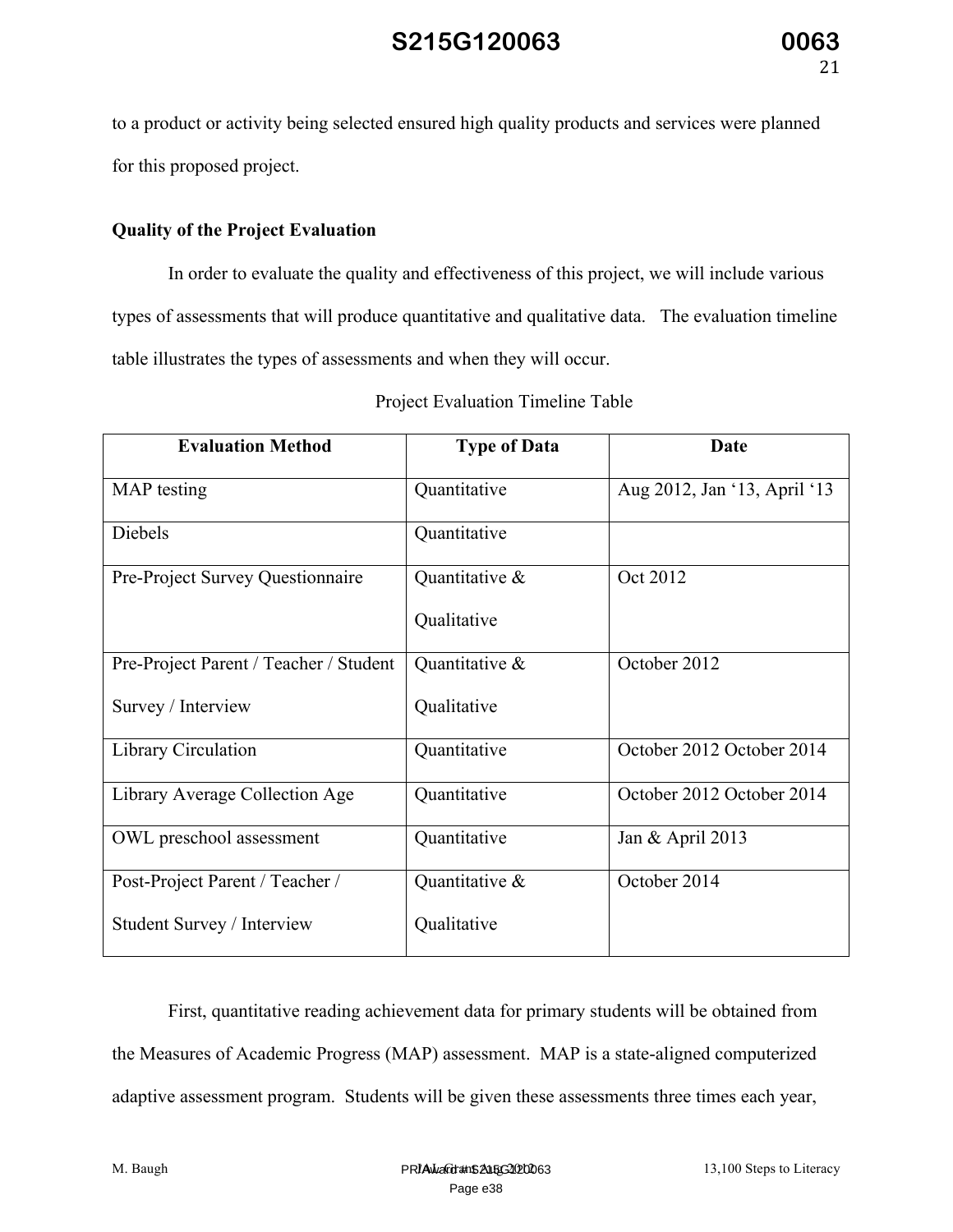which will provide data on their growth in literacy. The tests will be given in August, January, and April of each year. The MAP assessment features vertical skills-based assessments, which identifies students' missing concepts and prerequisite skills. The reading MAP test measures achievement in the following areas: word analysis, reading skills and strategies, comprehension of literary text, and comprehension of informational text. Students receive a RIT score for each test, which indicates his or her progress toward meeting benchmark competencies. The MAP test also compares a child's scores to other students at his/her grade level. This comparative is described as HI, HI/AVG, AVG, LO/AV, or LO. The various MAP reports will be used as data for this project and will show students' amount of growth over the course of the year.

Primary teachers will use Dynamic Indictors of Basic Early Literacy Skills (Diebels) to progress monitor students' reading fluency. Diebels are comprised of seven measures to function as indicators of phonemic awareness, alphabetic principle, accuracy and fluency with connected text, reading comprehension, and vocabulary. Fluency is essential for reading comprehension (Sedita, 2008).

On a regular basis, teachers will keep running records of students' progress toward meeting benchmarks, not only in Debels, but in the other components of reading. As students meet goals, their successes will be celebrated. After assessments, teachers will meet in grade level Professional Learning Communities (PLCS) to discuss progress and plan strategies for meeting individual students' needs. Through the PLC meetings, grade level teachers will review the previous lessons, analyze data on student success, and use the data to plan future lessons.

Likewise, we will obtain quantitative data from preschool students' Opening the World of Learning (OWL) assessments. The OWL assesses children's language, alphabet knowledge, print concepts and writing, and phonological awareness. OWL places high priority on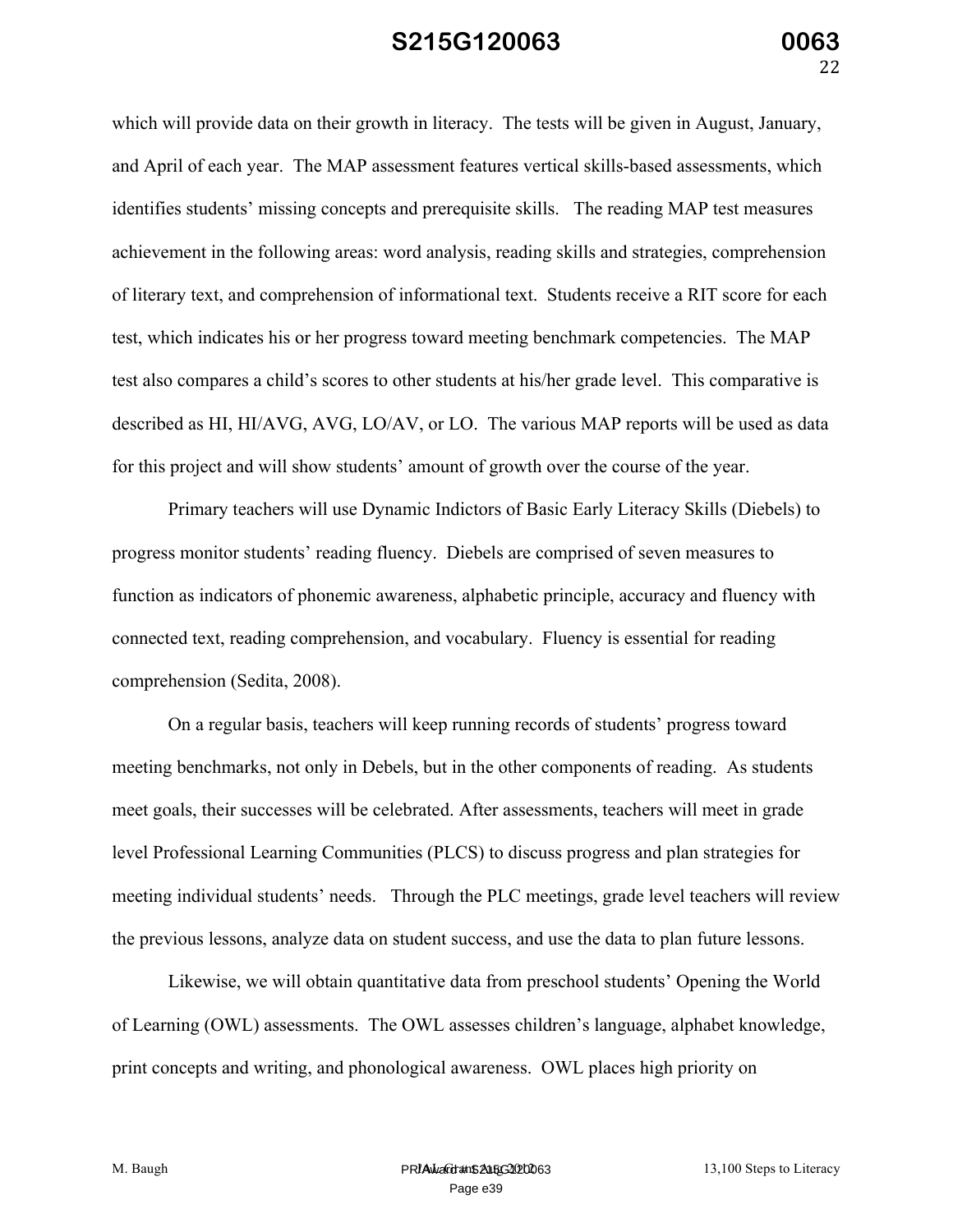supporting children's language learning and teachers will formatively assess students' language acquisition. At the preschool level, the literacy focus will be on vocabulary, phonemic awareness, and alphabetic principles. The preschool assessments will provide valuable information to the preschool teachers and their kindergarten teachers the following years.

Another source of data will be survey questionnaires given to students, parents, and teachers. The questionnaire will determine respondents' attitudes regarding reading; the number of books in the homes; the innovative approaches implemented through this project; and the family programs. The questionnaire will provide both quantitative data through close-ended questions and qualitative data through open-ended questions. Preschool teachers will conduct parent interviews using semi-structured interview questions to determine the effectiveness of the OWL program, book distribution, and family programs. Also, a random sample of kindergarten and first grade parents will be selected to participate in a survey to determine the effectiveness of the book distribution program, family programs, and other activities within the project.

After each testing session, the percent of students scoring below benchmark will be calculated. We anticipate the number falling below benchmark will decrease due to the implementation of these new programs and utilizing our existing programs more effectively. In addition to the OWL preschool programs, teachers are utilizing Daily 5 reading program, in addition to the textbook series.

If our percentage of students reading below benchmark does not decrease, we will determine if the programs are being implemented properly, then provide follow-up professional development and coaching, as needed. It is possible that improvement may be slow to appear due to the implementation dip, but it should steadily increase each year thereafter.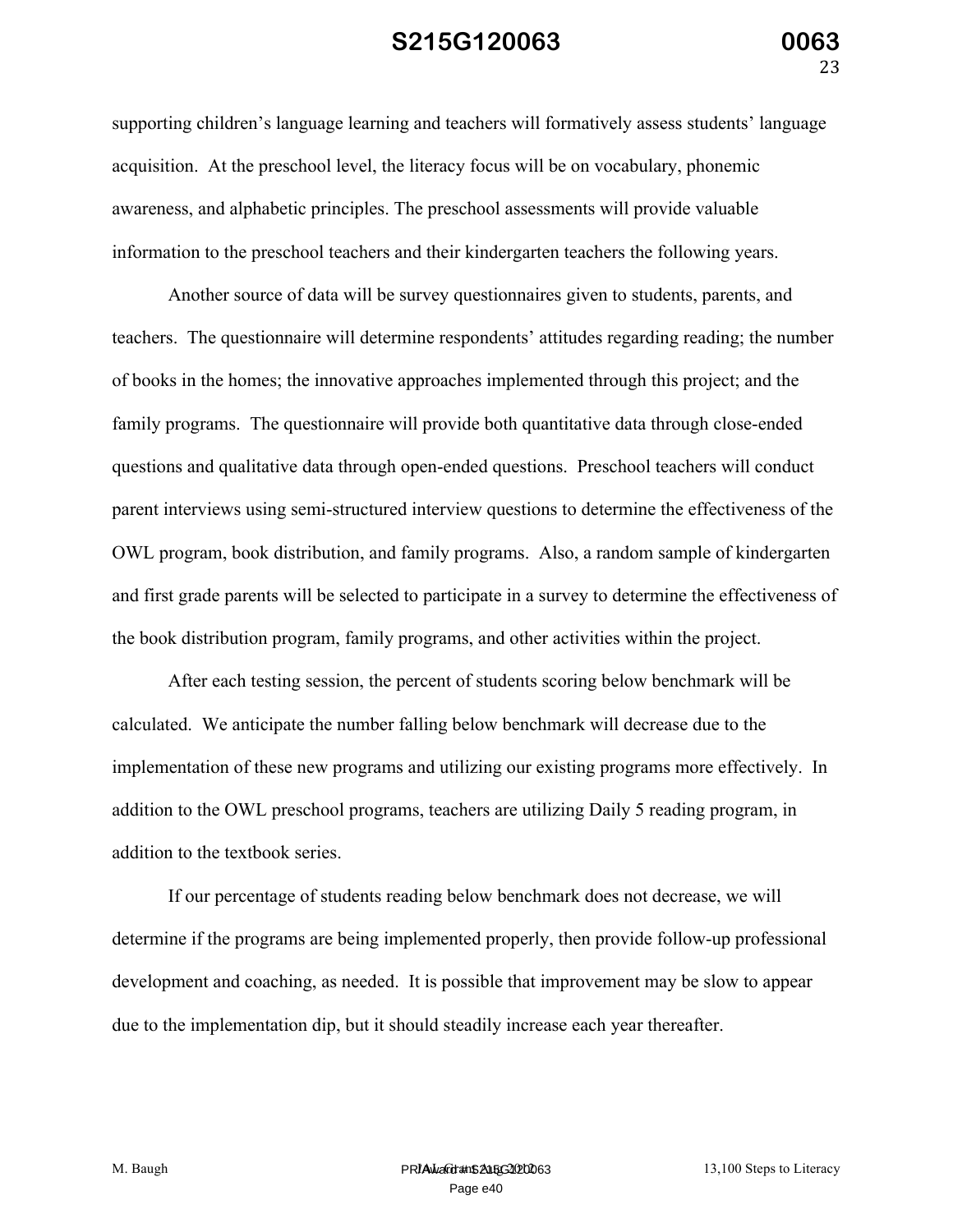Finally, two different reports will be generated using the Follett library software to determine the increase of circulation and the average age of the collection. Since the library will receive a variety of new books and resources, dated and worn books can be replaced in addition to the selection of high quality, engaging children's literature. The past several years, the media centers have had limited funds to purchase new books, so these funds will improve the average age of the book collection.

The media specialists will meet at least once a semester to review the project timeline, analyze data from assessments, and plan the next steps of the project. The feedback obtained from the parent and teacher surveys will be used to make changes, as necessary. As the suggestions are reviewed, the value of each will be considered and implemented if warranted.

The elementary schools will conduct school wide MAP testing three times during the year, August, January, and April. After the testing is complete, the results can be accessed within a couple of days. So, the project evaluator can monitor the school's progress toward meeting benchmarks and report the findings in September, February, and May. After the data reports have been received, the school leadership committees will meet to analyze the results. The leadership committee spent three days at Pivotal Leadership training learning how to analyze data. The data analysis model learned during the data retreat will be used to analyze the data, make observations regarding the data, develop hypotheses of practice, which will lead to the discovery of the reasons those results were obtained.

The media / curriculum specialist at South Todd Elementary, Merri Baugh will be the project director and evaluator. Ms. Baugh has an EdS and is currently working on her doctorate in education administration. She serves on the school's leadership team. Recently, she participated in the Pivotal Leadership data retreat, which was an intensive three day training on